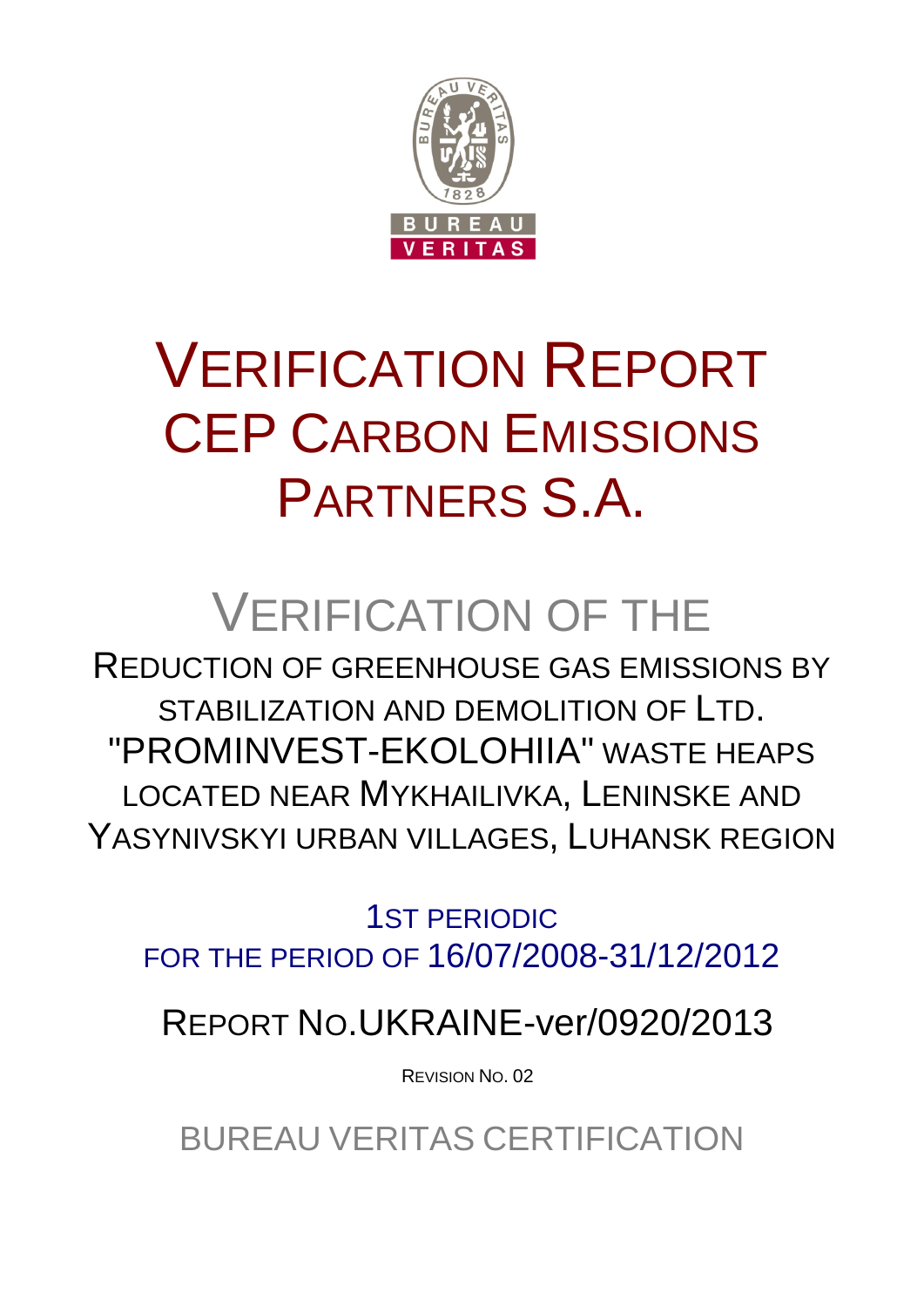#### **BUREAU VERITAS CERTIFICATION**

#### Report No: UKRAINE-ver/0920/2013



#### **VERIFICATION REPORT**

| Date of first issue:<br>23/02/2013                             | Organizational unit:<br><b>Bureau Veritas Certification</b><br><b>Holding SAS</b> |  |
|----------------------------------------------------------------|-----------------------------------------------------------------------------------|--|
| Client:<br><b>CEP CARBON EMISSIONS</b><br><b>PARTNERS S.A.</b> | Client ref.:<br><b>Fabian Knodel</b>                                              |  |

Summary:

Bureau Veritas Certification has made the 1st periodic verification for the period of 16/07/2008-31/12/2012 of the "Reduction of greenhouse gas emissions by stabilization and demolition of Ltd. "PROMINVEST-EKOLOHIIA" waste heaps located near Mykhailivka, Leninske and Yasynivskyi urban villages, Luhansk region", project of CEP Carbon Emissions Partners S.A., located in Ukraine, and applying the JI specific approach, on the basis of UNFCCC criteria for the JI, as well as criteria given to provide for consistent project operations, monitoring and reporting. UNFCCC criteria refer to Article 6 of the Kyoto Protocol, the JI rules and modalities and the subsequent decisions by the JI Supervisory Committee, as well as the host country criteria.

The verification scope is defined as a periodic independent review and ex post determination by the Accredited Entity of the monitored reductions in GHG emissions during defined verification period, and consisted of the following three phases: i) desk review of the monitoring report against project design and the baseline and monitoring plan; ii) follow-up interviews with project stakeholders; iii) resolution of outstanding issues and the issuance of the final verification report and opinion. The overall determination, from Contract Review to Determination Report & Opinion, was conducted using Bureau Veritas Certification internal procedures.

The first output of the verification process is a list of Clarification, Corrective Actions Requests, Forward Actions Requests (CR, CAR and FAR), presented in Appendix A.

In summary, Bureau Veritas Certification confirms that the project is implemented as planned and described in approved project design documents. Installed equipment being essential for generating emission reduction runs reliably and is calibrated appropriately. The monitoring system is in place and the project is generating GHG emission reductions. The GHG emission reduction is calculated accurately and without material errors, omissions, or misstatements, and the ERUs issued totalize 10 993 210 tonnes of CO<sub>2</sub> equivalent for the monitoring period from 16/07/2008 to 31/12/2012.

Our opinion relates to the project's GHG emissions and resulting GHG emission reductions reported and related to the approved project baseline and monitoring, and its associated documents.

| Report No:<br>UKRAINE-ver/0920/2013                                                                                                                                                                                            | <b>Subject Group:</b><br>JI |                                                                                          |
|--------------------------------------------------------------------------------------------------------------------------------------------------------------------------------------------------------------------------------|-----------------------------|------------------------------------------------------------------------------------------|
| Project title:<br>Reduction of greenhouse gas emissions<br>stabilization and demolition of Ltd. "PROMINVEST-<br>EKOLOHIIA" waste heaps located near Mykhailivka,<br>Leninske and Yasynivskyi urban villages, Luhansk<br>region | by                          |                                                                                          |
| Work carried out by:<br>Viacheslav Yeriomin-Team Leader Lead Verifier<br>Vasyl Kobzar - Team Member, Technical Specialist                                                                                                      |                             |                                                                                          |
| Work reviewed by:<br>Ivan Sokolov - Internal Technical Reviewer<br>Viktoriya Lehka - Technical Specialist                                                                                                                      |                             | No distribution without permission from the<br>Client or responsible organizational unit |
| Work approved by:<br>Ivan Sokolov - Climate Change Operational<br>Manager                                                                                                                                                      | Veritas                     | Limited distribution                                                                     |
| Revision No.:<br>Date of this revision:<br>27/03/2013<br>02                                                                                                                                                                    | Number of pages:<br>27      | Unrestricted distribution                                                                |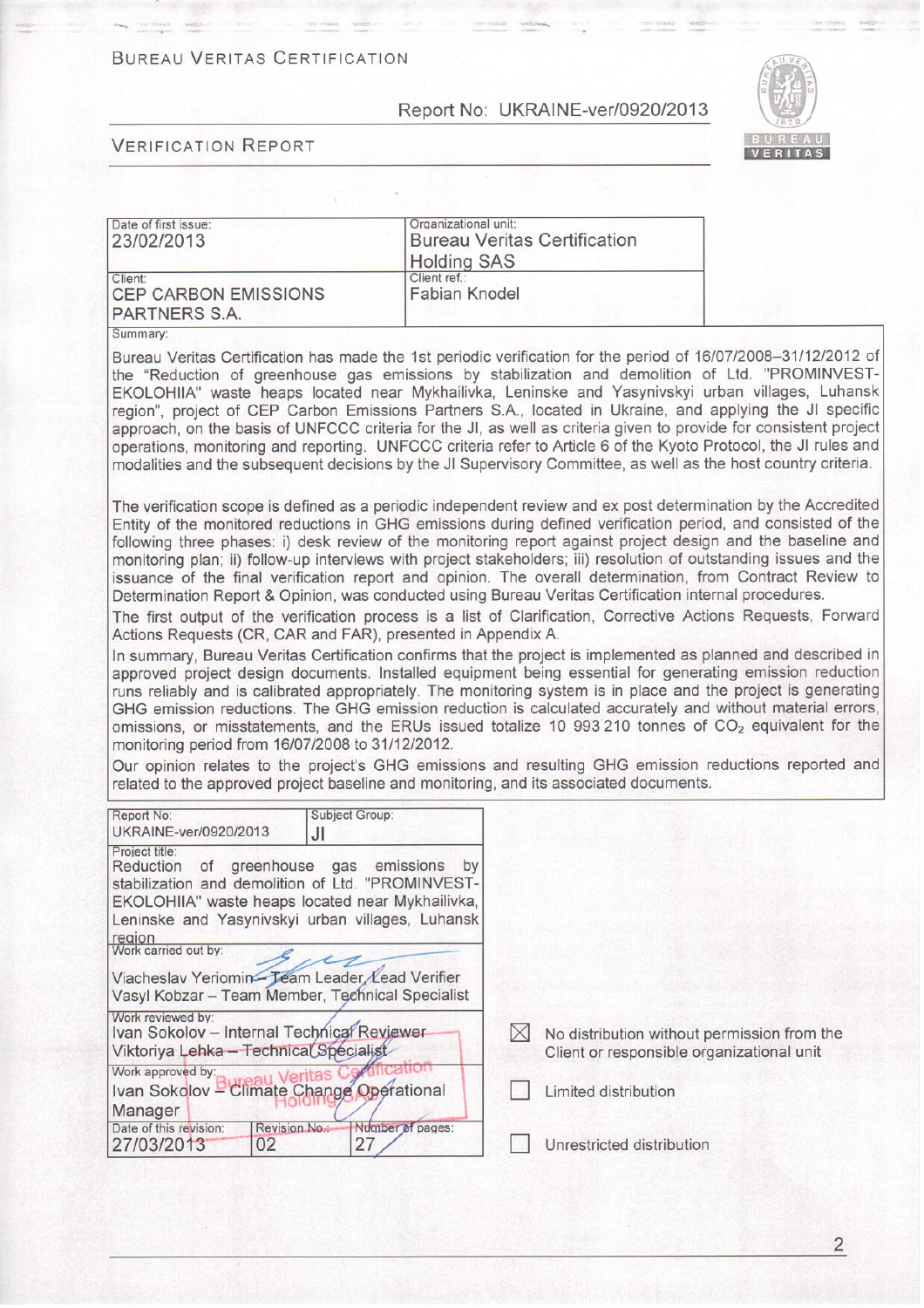#### VERIFICATION REPORT

# 3

# *Table of Contents Page*

| 1.1 Objective<br>1.2 Scope<br>1.3 Verification Team                                                                                                                                                                                                                                                                                                         | 5<br>5<br>5                  |
|-------------------------------------------------------------------------------------------------------------------------------------------------------------------------------------------------------------------------------------------------------------------------------------------------------------------------------------------------------------|------------------------------|
| 2.1 Review of Documents<br>2.2 Follow-up Interviews                                                                                                                                                                                                                                                                                                         | 5<br>6<br>6                  |
| 2.3 Resolution of Clarification, Corrective and Forward Action Requests<br>3.1 Remaining issues and FARs from previous verifications<br>3.2 Project approval by Parties involved (90-91)<br>3.3 Project implementation (92-93)<br>3.4 Compliance of the monitoring plan with the monitoring methodology (94-98)<br>3.5 Revision of monitoring plan (99-100) | 7<br>$\tau$<br>8<br>10<br>11 |
| 3.6 Data management (101)<br>3.7 Verification regarding programmes of activities (102-110)                                                                                                                                                                                                                                                                  | 11<br>13                     |
|                                                                                                                                                                                                                                                                                                                                                             |                              |
| APPENDIX A: COMPANY PROJECT VERIFICATION PROTOCOL 19                                                                                                                                                                                                                                                                                                        |                              |

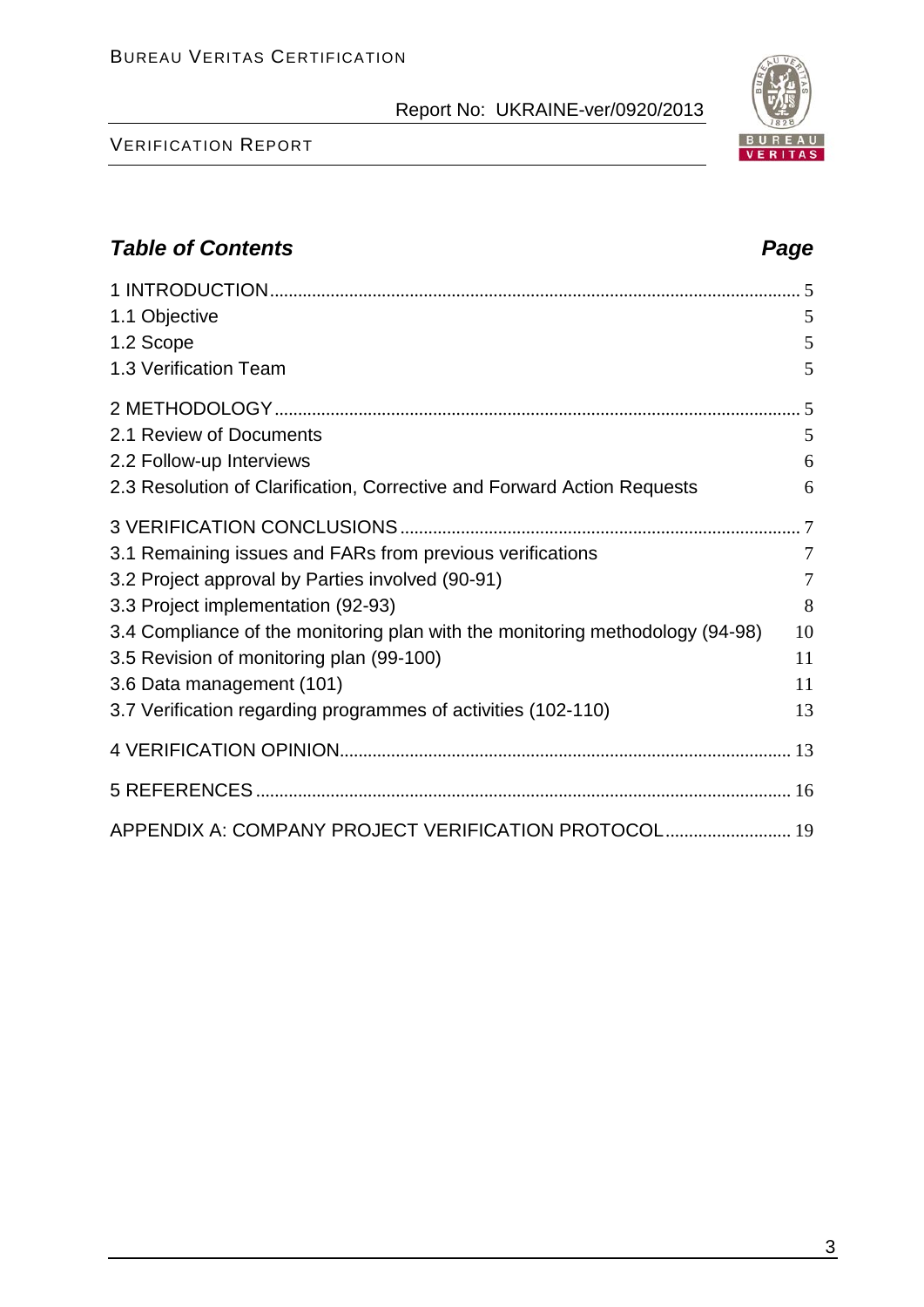

VERIFICATION REPORT

# **1 INTRODUCTION**

CEP CARBON EMISSIONS PARTNERS S.A. has commissioned Bureau Veritas Certification to verify the emissions reductions of its JI project "Reduction of greenhouse gas emissions by stabilization and demolition of Ltd. "PROMINVEST-EKOLOHIIA" waste heaps located near Mykhailivka, Leninske and Yasynivskyi urban villages, Luhansk region" (hereafter called "the project") located in Ukraine.

This report summarizes the findings of the verification of the project, performed on the basis of UNFCCC criteria, as well as criteria given to provide for consistent project operations, monitoring and reporting.

Verification encompasses the period from July 16, 2008 to December 31, 2012.

# **1.1 Objective**

Verification is the periodic independent review and ex post determination by the Accredited Independent Entity of the monitored reductions in GHG emissions during defined verification period.

The objective of verification can be divided in Initial Verification and Periodic Verification.

UNFCCC criteria refer to Article 6 of the Kyoto Protocol, the JI rules and modalities and the subsequent decisions by the JI Supervisory Committee, as well as the host country criteria.

## **1.2 Scope**

The verification scope is defined as an independent and objective review of the project design document, the project's baseline study, monitoring plan and monitoring report, and other relevant documents. The information in these documents meets the Kyoto Protocol requirements, UNFCCC rules and associated interpretation.

The verification is not meant to provide any consulting towards the Client. However, stated requests for clarifications, corrective and/or forward actions may provide input for improvement of the project monitoring towards reductions in the GHG emissions.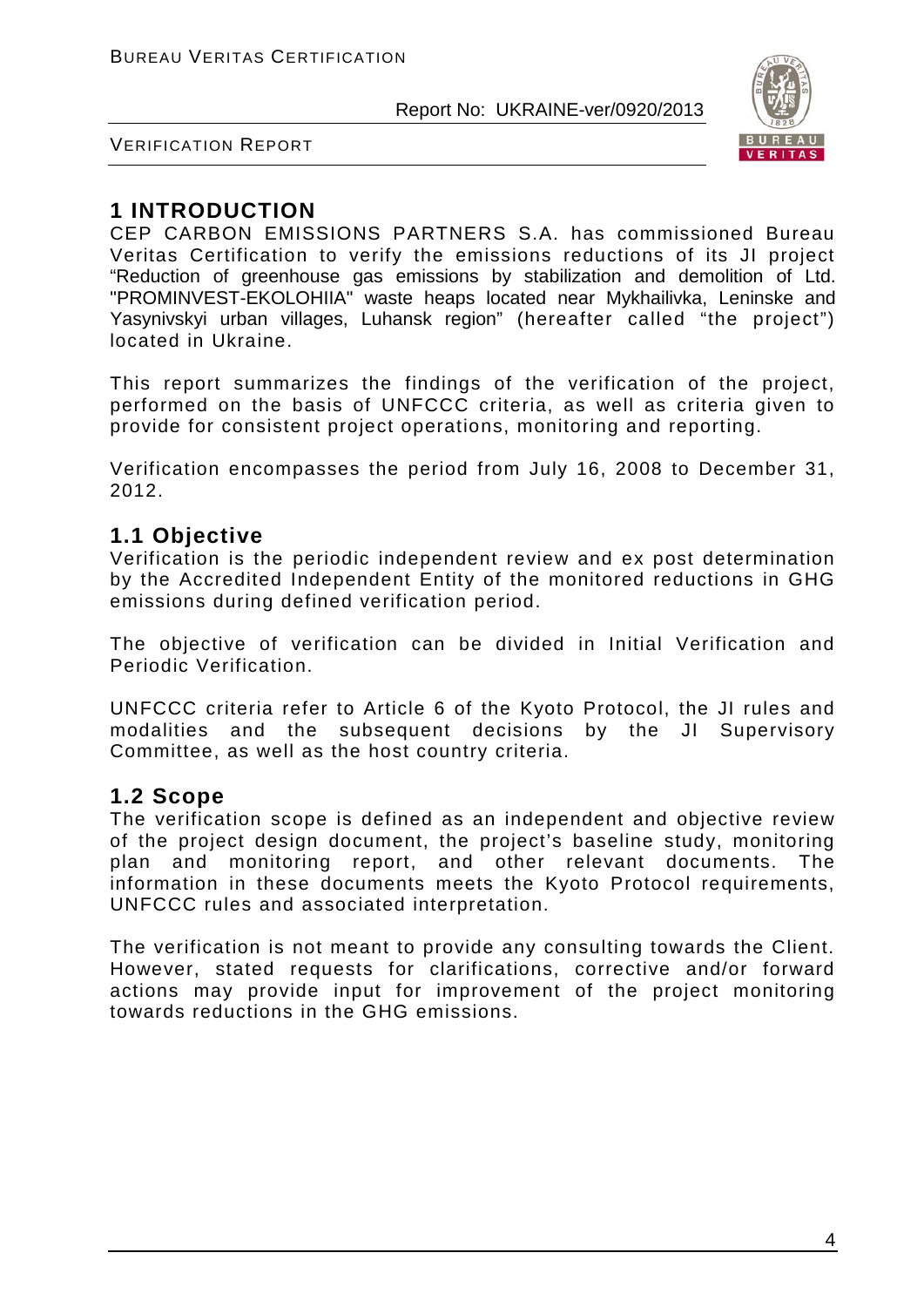

VERIFICATION REPORT

# **1.3 Verification Team**

The verification team consists of the following personnel:

Viacheslav Yeriomin Bureau Veritas Certification Team Leader, Climate Change Lead Verifier

Vasylii Kobzar Bureau Veritas Certification Team Member, Technical Specialist

This verification report was reviewed by:

Ivan Sokolov Bureau Veritas Certification Internal Technical Reviewer

Viktoriya Lehka Bureau Veritas Certification Technical Specialist

# **2 METHODOLOGY**

The overall verification, from Contract Review to Verification Report & Opinion, was conducted using Bureau Veritas Certification internal procedures.

In order to ensure transparency, a verification protocol was customized for the project, according to the version 01 of the Joint Implementation<br>Determination and Verification Manual, issued by the Joint Determination and Verification Manual, issued by the Joint Implementation Supervisory Committee at its 19 meeting on 04/12/2009. The protocol shows, in a transparent manner, criteria (requirements), means of verification and the results from verifying the identified criteria. The verification protocol serves the following purposes:

- It organizes, details and clarifies the requirements a JI project is expected to meet;
- It ensures a transparent verification process where the verifier will document how a particular requirement has been verified and the result of the verification.

The completed verification protocol is enclosed in Appendix A to this report.

# **2.1 Review of Documents**

The Monitoring Report (MR) submitted by CEP Carbon Emissions Partners S.A. and additional background documents related to the project design and baseline, i.e. country Law, Project Design Document (PDD), Approved CDM methodology, Determination Report for the project, issued by Bureau Veritas Certification Holding SAS, No.UKRAINE-DET/0835/2012 dated 05/12/2012, and Guidance on criteria for baseline setting and monitoring,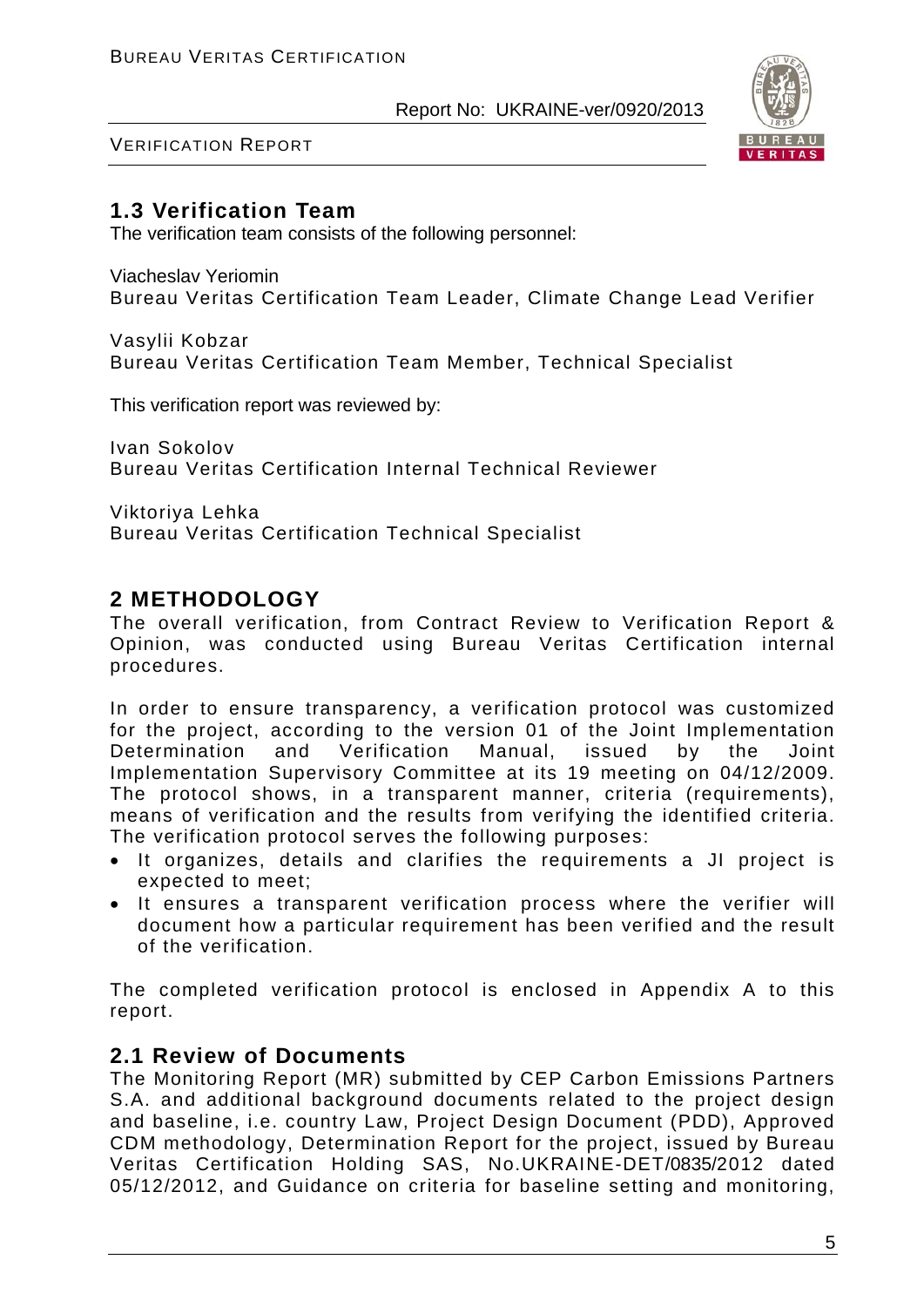

VERIFICATION REPORT

Host party criteria, Kyoto Protocol, Clarifications on Verification Requirements to be Checked by an Accredited Independent Entity were reviewed.

The verification findings presented in this report relate to the Monitoring Report for the period of 16/07/2008 – 31/12/2012, version 01 of 15/01/2013 and version 02 of 27/02/2013, and project as described in the determined PDD.

## **2.2 Follow-up Interviews**

On 30/01/2013 Bureau Veritas Certification performed on-site interviews (Ltd. "Prominvest-Ekolohiia") with project stakeholders to confirm selected information and to resolve issues identified in the document review. Representatives of Ltd. "Prominvest-Ekolohiia" Emissions Partners S.A. were interviewed (see References). The main topics of the interviews are summarized in Table 1.

#### **Table 1 Interview topics**

| Interviewed organization | <b>Interview topics</b>                                              |
|--------------------------|----------------------------------------------------------------------|
| LTD. "PROMINVEST-        | Organizational Structure<br>➤                                        |
| EKOLOHIIA"               | Responsibility and authority<br>≻                                    |
|                          | Roles and responsibilities on data collection and<br>➤<br>processing |
|                          | Installation of equipment                                            |
|                          | Data registering, archiving and reporting                            |
|                          | Control of metering equipment                                        |
|                          | System of measurements record keeping, database                      |
|                          | IT management<br>➤                                                   |
|                          | Personnel training<br>➤                                              |
|                          | Procedures and technology of Quality Management<br>➤                 |
|                          | Internal audit and control activities<br>➤                           |
| Consultant:              | Baseline methodology<br>⋗                                            |
| CEP CARBON EMISSIONS     | Monitoring plan<br>➤                                                 |
| PARTNERS S.A.            | <b>Monitoring Report</b><br>⋗                                        |
|                          | Deviations from the PDD                                              |

# **2.3 Resolution of Clarification, Corrective and Forward Action Requests**

The objective of this phase of the verification is to raise the requests for corrective actions and clarification and any other outstanding issues that needed to be clarified for Bureau Veritas Certification positive conclusion on the GHG emission reduction calculation.

If the Verification Team, in assessing the monitoring report and supporting documents, identifies issues that need to be corrected, clarified or improved with regard to the monitoring requirements, it should raise these issues and inform the project participants of these issues in the form of: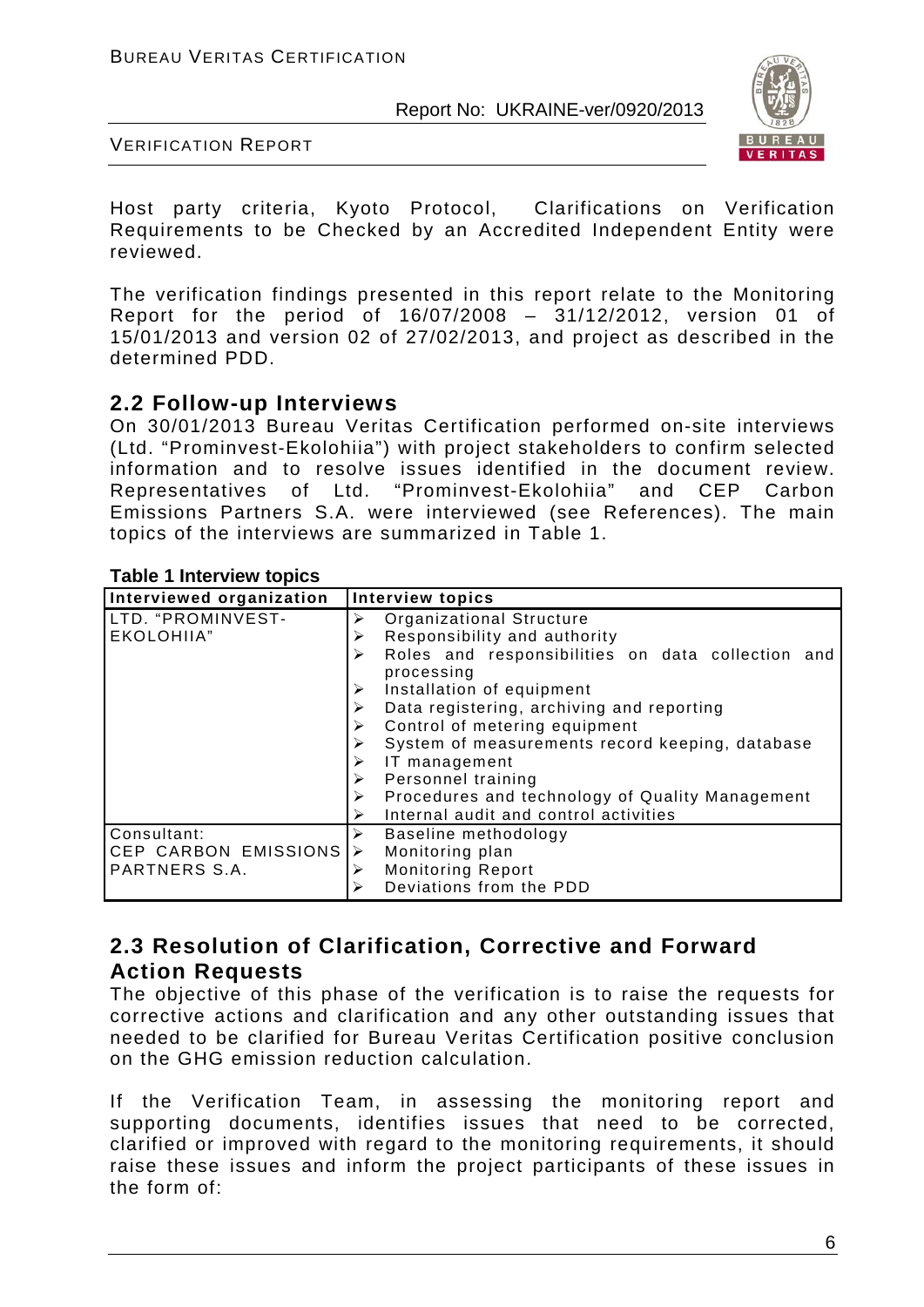

VERIFICATION REPORT

(a) Corrective action request (CAR), requesting the project participants to correct a mistake that is not in accordance with the monitoring plan;

(b) Clarification request (CL), requesting the project participants to provide additional information for the Verification Team to assess compliance with the monitoring plan;

(c) Forward action request (FAR), informing the project participants of an issue, relating to the monitoring that needs to be reviewed during the next verification period.

The Verification Team will make an objective assessment as to whether the actions taken by the project participants, if any, satisfactorily resolve the issues raised, if any, and should conclude its findings of the verification.

To guarantee the transparency of the verification process, the concerns raised are documented in more detail in the verification protocol in Appendix A.

#### **3 VERIFICATION CONCLUSIONS**

In the following sections, the conclusions of the verification are stated.

The findings from the desk review of the original monitoring documents and the findings from interviews during the follow up visit are described in the Verification Protocol in Appendix A.

The Clarification, Corrective and Forward Action Requests are stated, where applicable, in the following sections and are further documented in the Verification Protocol in Appendix A. The verification of the Project resulted in 6 Corrective Action Requests and 1 Clarification Request.

The number between brackets at the end of each section corresponds to the DVM paragraph.

## **3.1 Remaining issues and FARs from previous verifications**

CAR 15 (absence of a written approval by the host party) raised during the determination, closed upon provision of the Letter of Approval to Bureau Veritas Certification Holding SAS.

## **3.2 Project approval by Parties involved (90-91)**

The project has received an approval from the Host Party (Ukraine) - Letter of Approval No. 3870/23/7 dated 19/12/2012, issued by the State Environmental Investment Agency of Ukraine, as well as written approval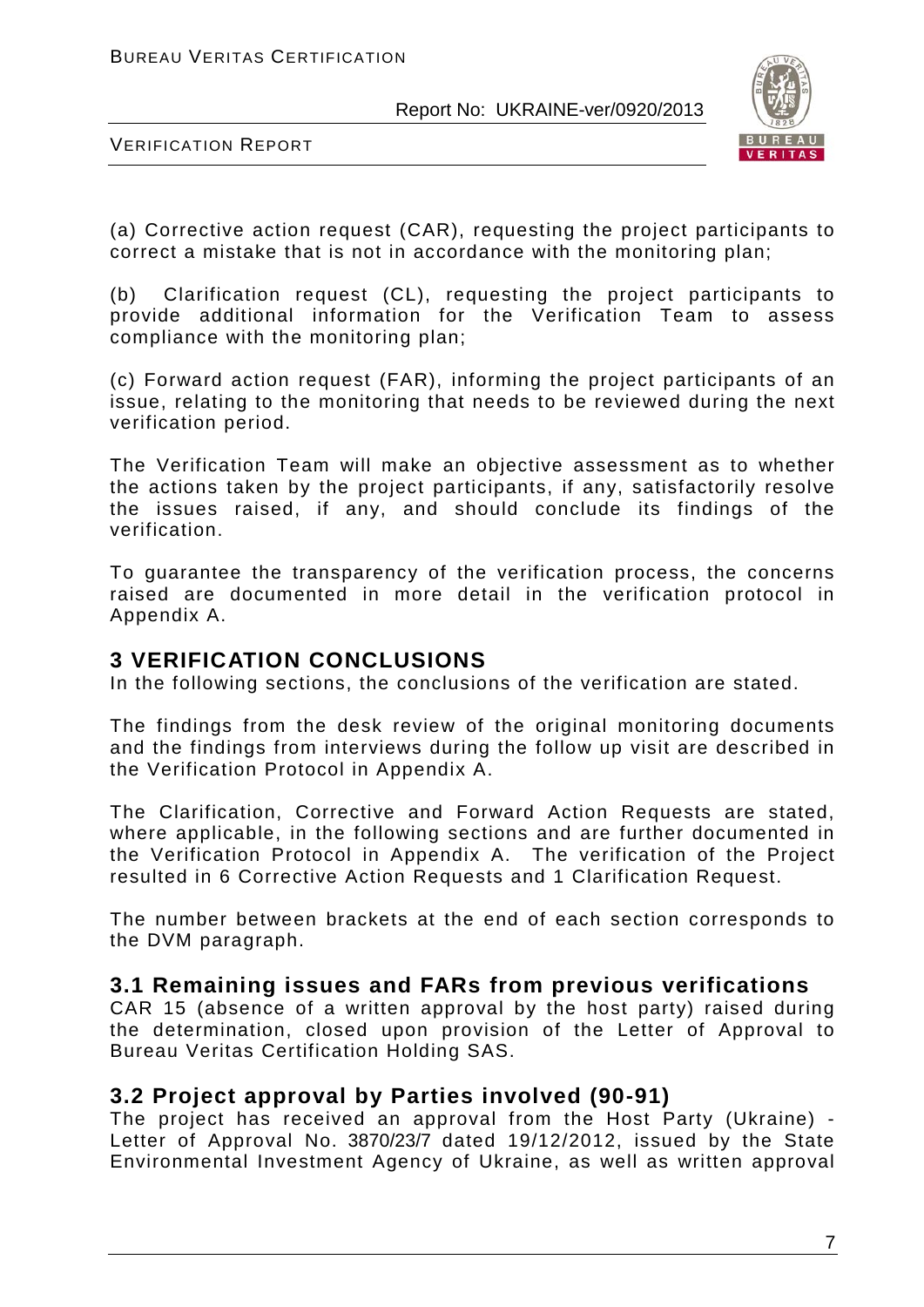

VERIFICATION REPORT

from project participant (Estonia) - Letter of Approval No. 12-1/10813-2-2 dated 18/12/2012, issued by the Government of Estonia. The abovementioned written approvals are unconditional.

The identified areas of concern as to the project approvals by the parties involved, project participants' responses and conclusions of Bureau Veritas Certification are described in Appendix A to this report (refer to CAR 01).

# **3.3 Project implementation (92-93)**

The proposed project provides for complete demolition of the waste heaps of mines #35, Karshin Mine, mine #30, mine #5 bis, mine #9, mine #3-80, mine #31-32. The demolition of waste heaps included demolition of rock by special machinery, loading onto trucks and further transportation. This product was further sent to boiler houses to be combusted as fuel. Thus, rock in waste heaps was fully utilized, and coal received substituted coal, which would have been produced by underground mining. Processing of these waste heaps prevented ignition, improved ecological situation in the region, significantly reduced emissions of  $CO<sub>2</sub>$  and other harmful substances. Dismantling of waste heaps reduced the probability of groundwater contamination. Also an extra amount of coal was obtained without mining, which allowed to avoid leaks of methane, which accompany underground coal mining.

The project was initiated on 10/01/2008.

The start of the industrial stage on waste heap demolition - 16/07/2008. The project implementation status during the reporting period of 16/07/2008 – 31/12/2012 is provided below:

|              | .                   |                   |
|--------------|---------------------|-------------------|
| Mine         | Start of waste heap | End of waste heap |
|              | demolition          | demolition        |
| Mine $#35$   | 16/07/2008          | 31/12/2014        |
| Karshin Mine | 04/08/2008          | 31/12/2014        |
| Mine $#30$   | 16/07/2008          | 31/12/2014        |
| Mine #5 bis  | 11/02/2009          | 31/12/2014        |
| Mine #9      | 11/02/2009          | 31/12/2014        |
| Mine #3-80   | 10/11/2010          | 31/12/2014        |
| Mine #31-32  | 10/11/2010          | 31/12/2014        |

#### **Table 2 Project implementation status in the reporting period**

Table 3 presents data on coal extracted from waste heaps under the project activity and diesel fuel consumed during the diesel fuel production over the reporting monitoring period.

#### **Table 3 Project implementation status in the reporting period**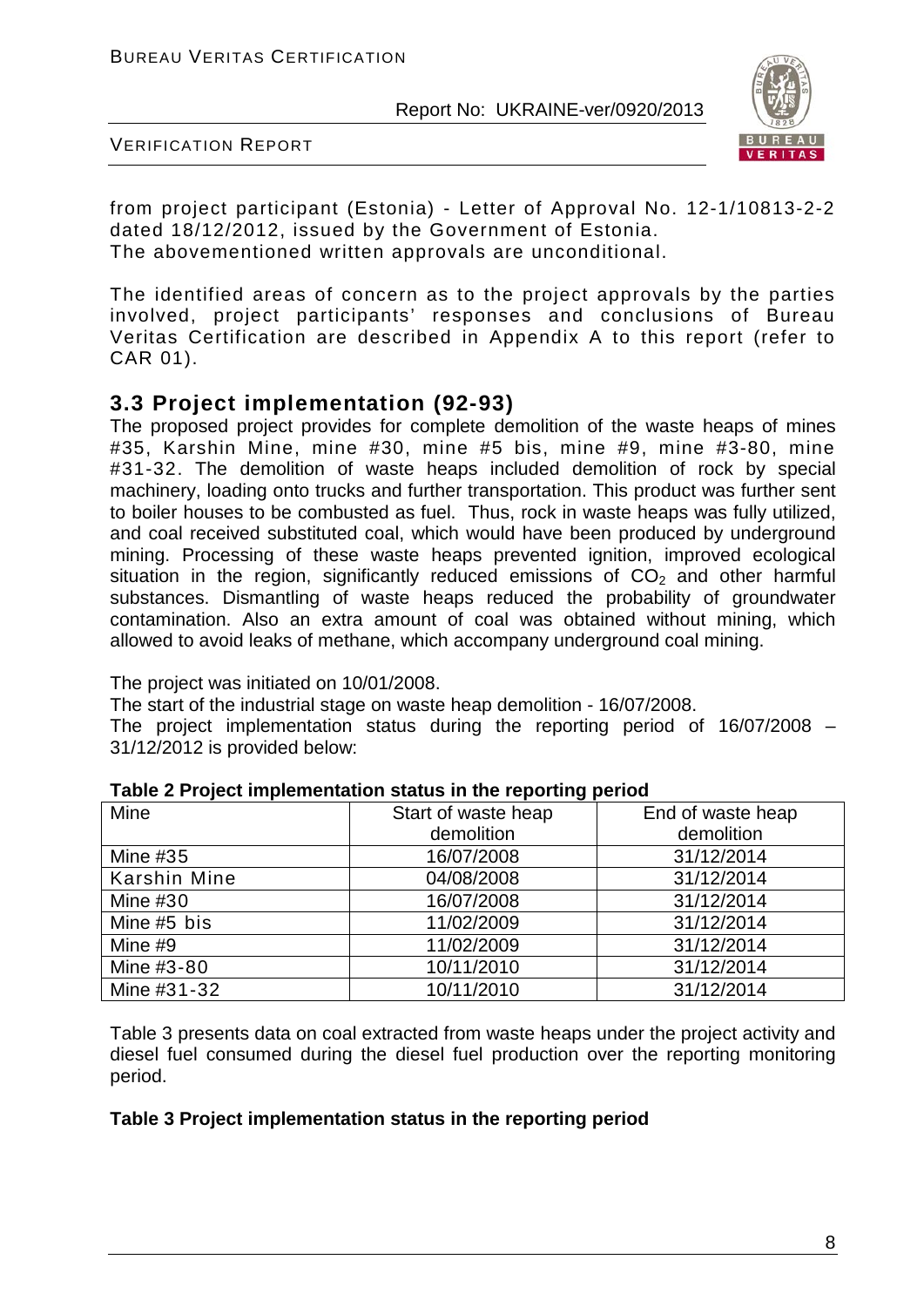

#### VERIFICATION REPORT

| Period                                                                                                                                                       | 2008    | 2009          | 2010      | 2011    | 2012    |
|--------------------------------------------------------------------------------------------------------------------------------------------------------------|---------|---------------|-----------|---------|---------|
| Total amount of coal<br>extracted from the waste<br>heaps of mines #35,<br>Karshin Mine, mine<br>#30, mine #5 bis,<br>mine #9, mine #3-80,<br>mine #31-32, t | 860 556 | 1 1 2 4 8 1 5 | 1 420 037 | 939 579 | 929 079 |
| Total amount of diesel<br>fuel consumed during<br>demolition of waste<br>heaps, t                                                                            | 5453    | 4 7 4 3       | 5 2 9 1   | 4 3 2 1 | 4 0 24  |

The proposed project is aimed at the reduction of anthropogenic emissions. Emissions are reduced due to:

- − Removal of GHG emission sources associated with waste heap combustion by extraction of coal from the waste heaps;
- − Reduction of uncontrolled emissions of methane due to replacement of coal that would have been extract by underground mining;
- − Lower electricity consumption during beneficiation of coal extracted from dismantled waste heap against electricity consumption during coal mining.

Implementation of project activities according to the schedule included into the determined PDD version 02.

Starting date of the crediting period remained unchanged and is deemed the date when first emission reductions were generated, namely: July 16, 2008.

The monitoring system is existing and functioning.

Monitoring equipment, such as truck scales and other metering devices, is in line with the industry standards of Ukraine. All monitoring equipment is included into the detailed verification (calibration) schedule and is calibrated at a frequency set by the manufacturer.

A full-scale EIA in accordance with the legislation of Ukraine was performed for the proposed project in 2008. The main outcomes of that EIA follow:

• The main impact of the project activity on the environment is the impact on air. Project activity will cause additional coal dust and coal concentrate dust emissions. However, a study of emission levels and pollutant distribution charts shows that the impact will not exceed maximum allowable concentration;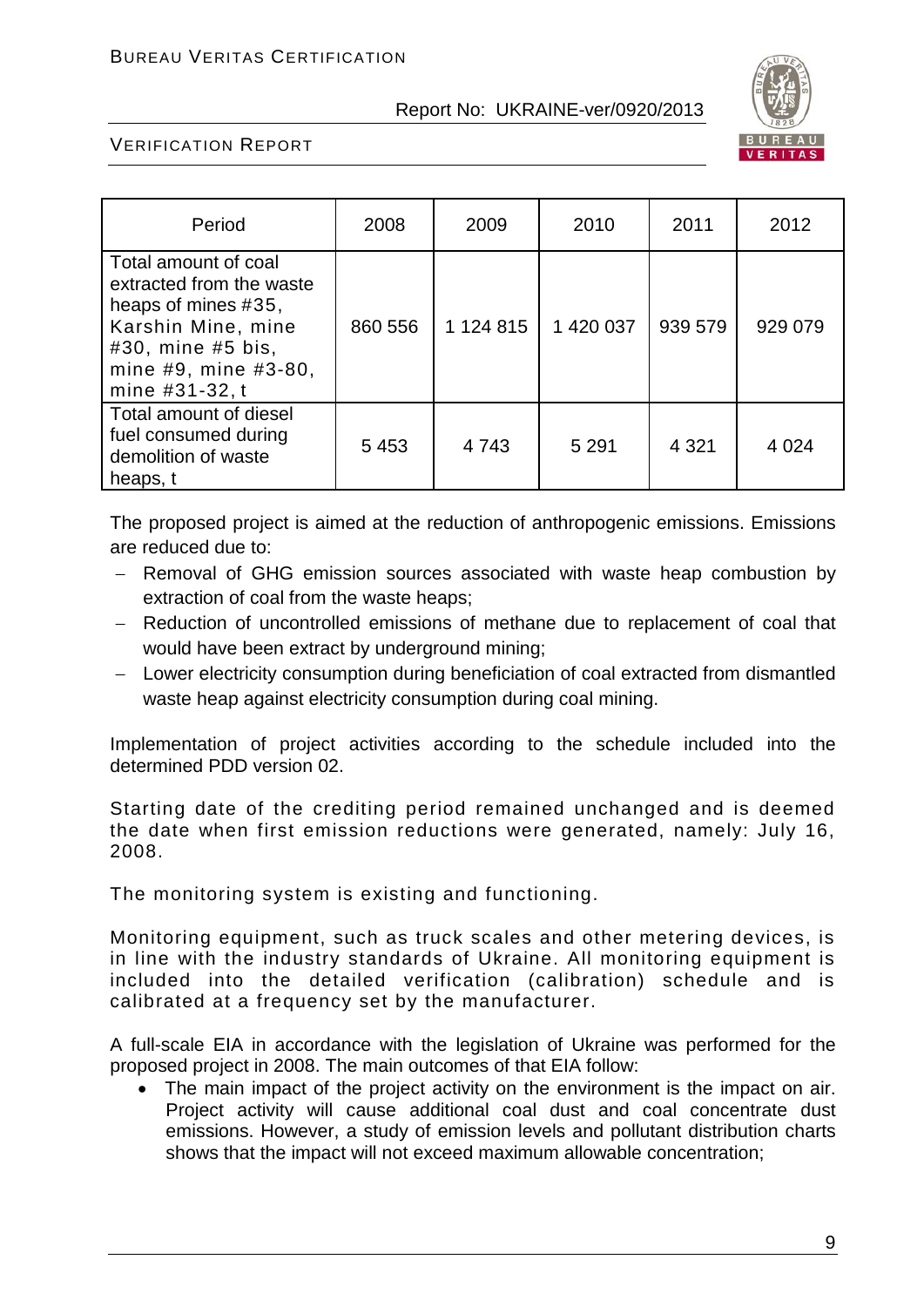

VERIFICATION REPORT

- The impact on water is insignificant. The closed circuit water systems will be applied during the project implementation, and no waste water will be discharged.
- The impact on flora and fauna is ambiguous. Project activity will cause changes in the existing landscape, yet the aggregate ultimate impact is positive. Grass and trees will be planted on the re-cultivated areas. No rare or endangered species will be impacted. The project activity will be done in the area remote from national parks or protected zones.
- The impact on flora and fauna is ambiguous. Project activity will cause changes in the existing landscape, yet the aggregate ultimate impact is positive. Grass and trees will be planted on the re-cultivated areas. No rare or endangered species will be impacted. The project activity will be done in the area remote from national parks or protected zones.
- The noise impact is limited. The distance between the main source of noise and residential districts will be as short as allowed, and the operation of movable noise sources (motor vehicles) will comply with local regulations;
- Impact on land use is positive. Considerable land area will be spared from the waste heaps and become available for development;
- No transboundary impact has been detected. Implementation of the project, all of which is physically located in Ukraine, exerts no environmental impact on any other country.

The identified areas of concern as to the project implementation, project participants' responses and conclusions of Bureau Veritas Certification are described in Appendix A to this report (refer to CAR 02, CAR 03).

# **3.4 Compliance of the monitoring plan with the monitoring methodology (94-98)**

The monitoring occurred in accordance with the monitoring plan included in the PDD regarding which the determination has been deemed final and is so listed on the UNFCCC JI website.

For calculating the estimates referred to above, such key factors as the Ukrainian environmental legislation and other national legislation, as well as key relevant factors such as availability of funds for implementation of measures envisaged by the project, prices that are set by the state, modern technology and the ability to dismantle waste heaps, influencing the baseline emissions and the activity level of the project and the emissions as well as risks associated with the project were taken into account, as appropriate.

Sources of data that were used for calculation of emission reductions such as documents and archival data of the enterprise, standards and statistical forms, results of periodic logger readings, etc. are clearly defined, credible and transparent.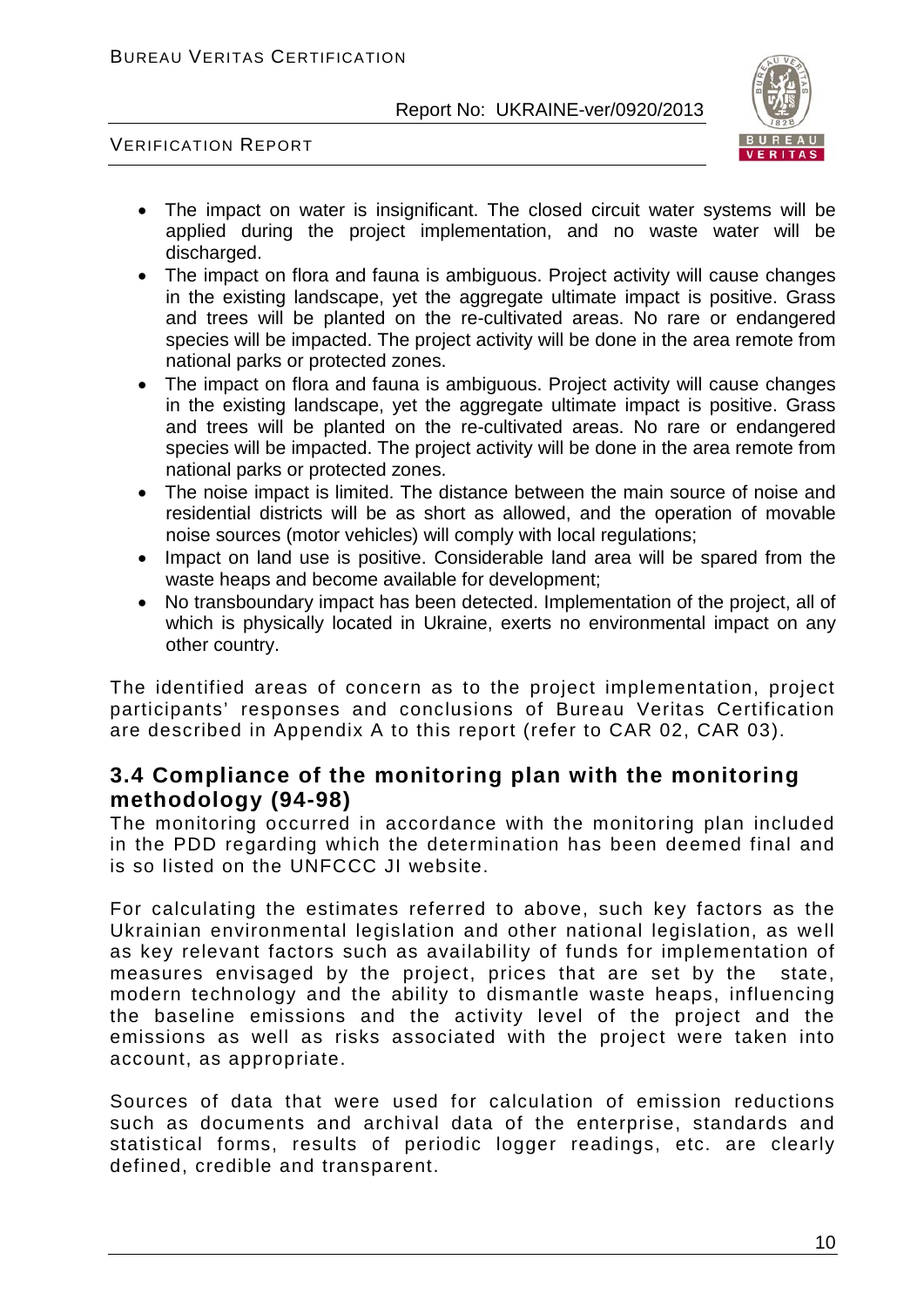

VERIFICATION REPORT

Emission factors, such as emission factor for non-controlled methane emissions during coal mining ( $EF_{CHA}$ ), carbon dioxide emission factor for electricity generation by TPPs and electricity consumption ( $EF_{CO2,ELEC}$ ), were chosen through careful balancing of accuracy and appropriateness and properly justified their choice.

The calculation of emission reductions is based on conservative assumptions and the most plausible scenarios in a transparent manner.

The monitoring periods per component of the project are clearly specified in the monitoring report and do not overlap with those for which verifications were already deemed final in the past.

The identified areas of concern as to the compliance of the monitoring plan with the monitoring methodology, project participants' responses and conclusions of Bureau Veritas Certification are described in Appendix A to this report (refer to CAR 04, CAR 05, CAR 06, CL 01).

# **3.5 Revision of monitoring plan (99-100)**

Not applicable.

## **3.6 Data management (101)**

The data and their sources, provided in monitoring report, are clearly identified, reliable and transparent.

The implementation of data collection procedures is in accordance with the monitoring plan, including the quality control and quality assurance procedures.

The function of the monitoring equipment, including its calibration status, is in order.

According to current legislation "On metrology and metrological activity", all metering equipment in Ukraine must meet the specified requirements of relevant standards and is subject to a periodic check. Interval of calibration/verification for truck scales is 1 year.

The project complies with legal requirements to calibration and verification.

The evidence and records used for the monitoring are maintained in a traceable manner.

The data collection and management system for the project is in accordance with the PDD and the monitoring plan.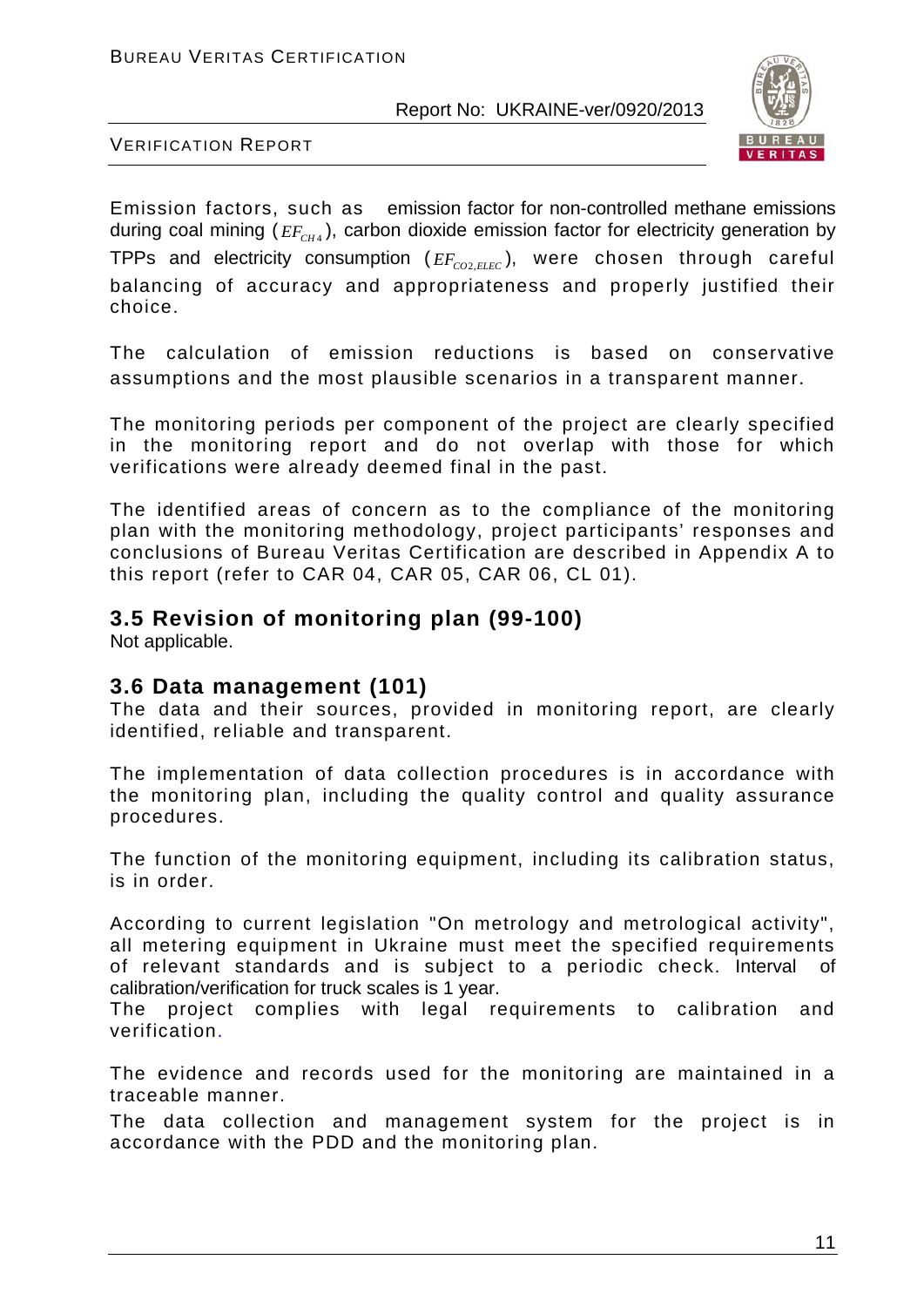

VERIFICATION REPORT

The most objective and cumulative factor that provides a clear picture of whether the emission reduction took place is waste heap demolition. It is waste heap demolition that causes GHG emission reductions.

The following parameters are subject to monitoring:

- − Diesel fuel consumed in the relevant period as a result of project activity.
- − Coal extracted from the waste heap in the respective period and combusted for generation of power used for project activities, equal to the amount of coal that would have been produced by mining and combusted for energy generation in the baseline scenario.

Data and parameters subject to periodic monitoring, according to the monitoring plan provided in the PDD version 02, as well as the list of constant values used to calculate emission reductions, are provided in Section B.2.1. of the Monitoring Report, as well as in Annex 1.

Organizational and management structure of project owner, Ltd. "Prominvest-Ekolohiia", is used for data collection for approved monitoring plan. Company administration headed by the director of the company, Borys Filipov, is responsible for performance of monitoring, data collection, registration, visualization, storage and reporting of data that were monitored, and periodic inspection of measuring instruments. The structure of data collection and processing is demonstrated by the following chart:



**Figure 1. The structure of data collection and processing under the monitoring plan**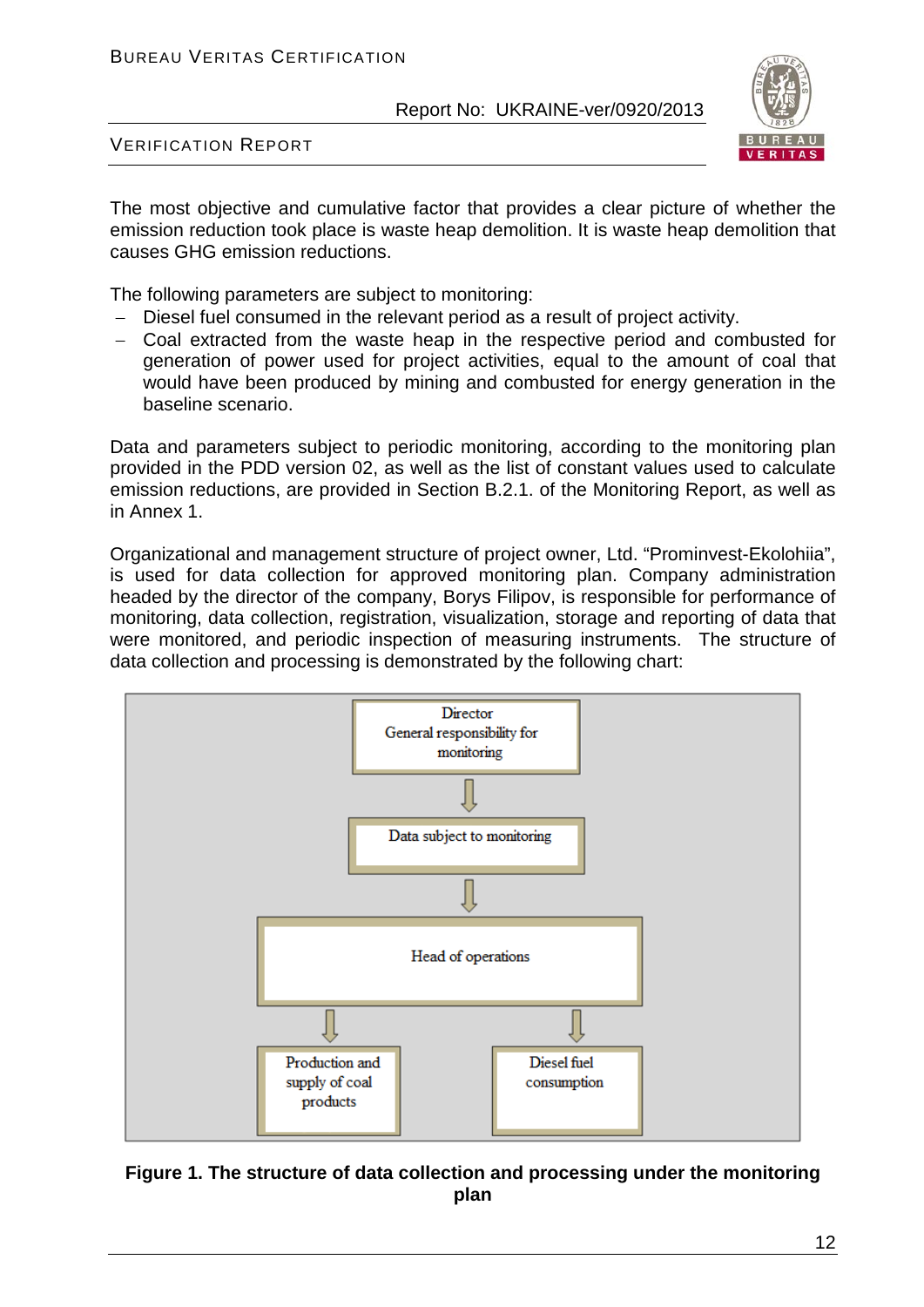

VERIFICATION REPORT

The operational structure of the company envisages data collection, compilation and cross-verification, as part of monitoring plan preparation.

All necessary information for monitoring of GHGs emission reductions is stored in paper or/and electronic copies and will be stored till the end of the crediting period and for two years since the last ERU transaction.

The Monitoring Report version 02 provides sufficient information on the roles, responsibilities and authorities assigned for implementation and maintenance of monitoring procedures including data management. The verification team confirms effectiveness of the existing management and operational systems and found them eligible for reliable project monitoring.

#### **3.7 Verification regarding programmes of activities (102-110)** Not applicable.

# **4 VERIFICATION OPINION**

Bureau Veritas Certification has performed the 2nd periodic verification for the period of 16/07/2008–31/12/2012 of the "Reduction of greenhouse gas emissions by stabilization and demolition of Ltd. "PROMINVEST-EKOLOHIIA" waste heaps located near Mykhailivka, Leninske and Yasynivskyi urban villages, Luhansk region" project in Ukraine, which applies JI specific approach. The verification was performed on the basis of UNFCCC criteria and host country criteria and also on the criteria given to provide for consistent project operations, monitoring and reporting.

The verification consisted of the following three phases: i) desk review of the monitoring report against the project design and the baseline and monitoring plan; ii) follow-up interviews with project stakeholders; iii) resolution of outstanding issues and the issuance of the final verification report and opinion.

The management of Ltd. "Prominvest-Ekolohiia" is responsible for the preparation of the GHG emissions data and the reported GHG emissions reductions of the project. CEP CARBON EMISSIONS PARTNERS S.A. provides consulting support to Ltd. "Prominvest-Ekolohiia" in regards to data collection issues and is responsible for the preparation of the monitoring report on the basis set out within the project Monitoring Plan indicated in the final PDD version 02.

Bureau Veritas Certification verified the Project Monitoring Report version 02 for the reporting period of 16/07/2008–31/12/2012, as indicated below. Bureau Veritas Certification confirms that the project is implemented as planned and described in approved project design documents. Installed equipment being essential for generating emission reduction runs reliably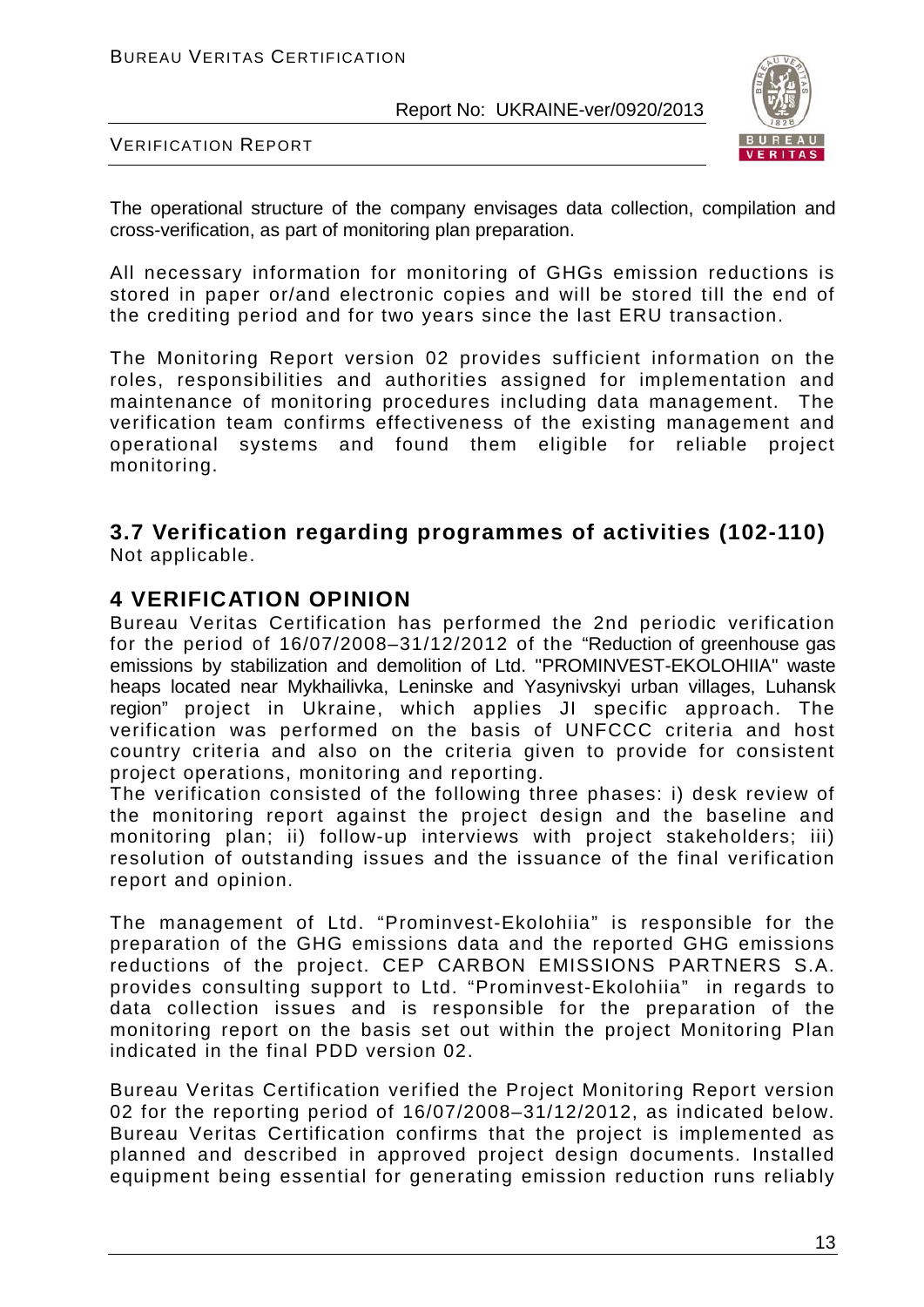

VERIFICATION REPORT

and is calibrated appropriately. The monitoring system is in place and the project is generating GHG emission reductions.

Emission reductions achieved under the project in the period of 16/07/2008 - 31/12/2012 do not differ much from the amount stipulated for the same period in the determined PDD. For emission reductions stipulated by the determined PDD version 02, MR version 02, see Table 4 below.

**Table 4 Emission reductions stipulated by the determined PDD version 02 and MR version 02**

| <b>Period</b> | <b>Estimated</b><br>emission   Ex-post<br><b>GHG</b><br>reductions from the determined<br>PDD, in tonnes of CO <sub>2</sub> e | emission<br>GHG<br>reductions from the Monitoring<br>Report, in tonnes of CO <sub>2</sub> e |
|---------------|-------------------------------------------------------------------------------------------------------------------------------|---------------------------------------------------------------------------------------------|
| 2008          | 1776 498                                                                                                                      | 1776 498                                                                                    |
| 2009          | 2 3 61 700                                                                                                                    | 2 361 700                                                                                   |
| 2010          | 2 963 763                                                                                                                     | 2 963 763                                                                                   |
| 2011          | 1 948 906                                                                                                                     | 1956 168                                                                                    |
| 2012          | 1 948 906                                                                                                                     | 1 935 081                                                                                   |
| <b>Total</b>  | 10 999 773                                                                                                                    | 10 993 210                                                                                  |

This is attributable to the fact that it was impossible to obtain precise data to calculate GHG emission reductions for the reporting period at the moment of PDD development. All the required information has been provided to calculate GHG emissions for the reporting period, which ensured accurate calculation of emissions in the baseline and the project scenarios.

Bureau Veritas Certification can confirm that the GHG emission reduction is accurately calculated and is free of material errors, omissions, or misstatements. Our opinion relates to the project's GHG emissions and resulting GHG emissions reductions reported and related to the approved project baseline and monitoring, and its associated documents. Based on the information we have seen and evaluated, we confirm, with a reasonable level of assurance, the following statement:

Reporting period: from 16/07/2008 to 31/12/2012

| In the period of 16/07/2008 - 31/12/2008                              |         |                                                    |
|-----------------------------------------------------------------------|---------|----------------------------------------------------|
| <b>Baseline emissions</b>                                             |         | : 1 407 118 $tCO2$ equivalent.                     |
| Project emissions                                                     |         | : $16874$ t $CO2$ equivalent.                      |
| Leakage                                                               |         | : -386 254 $tCO2$ equivalent.                      |
| <b>Emission reductions</b>                                            |         | : 1776 498 $tCO2$ equivalent.                      |
|                                                                       |         |                                                    |
| In the period of 01/01/2009 - 31/12/2009<br><b>Baseline emissions</b> |         | : $1866316$ t $CO2$ equivalent.                    |
| Project emissions                                                     | : 14712 | $tCO2$ equivalent.                                 |
| Leakage                                                               |         | $: -510096$ t $CO2$ equivalent.                    |
| <b>Emission reductions</b>                                            |         | $\therefore$ 2361700 t CO <sub>2</sub> equivalent. |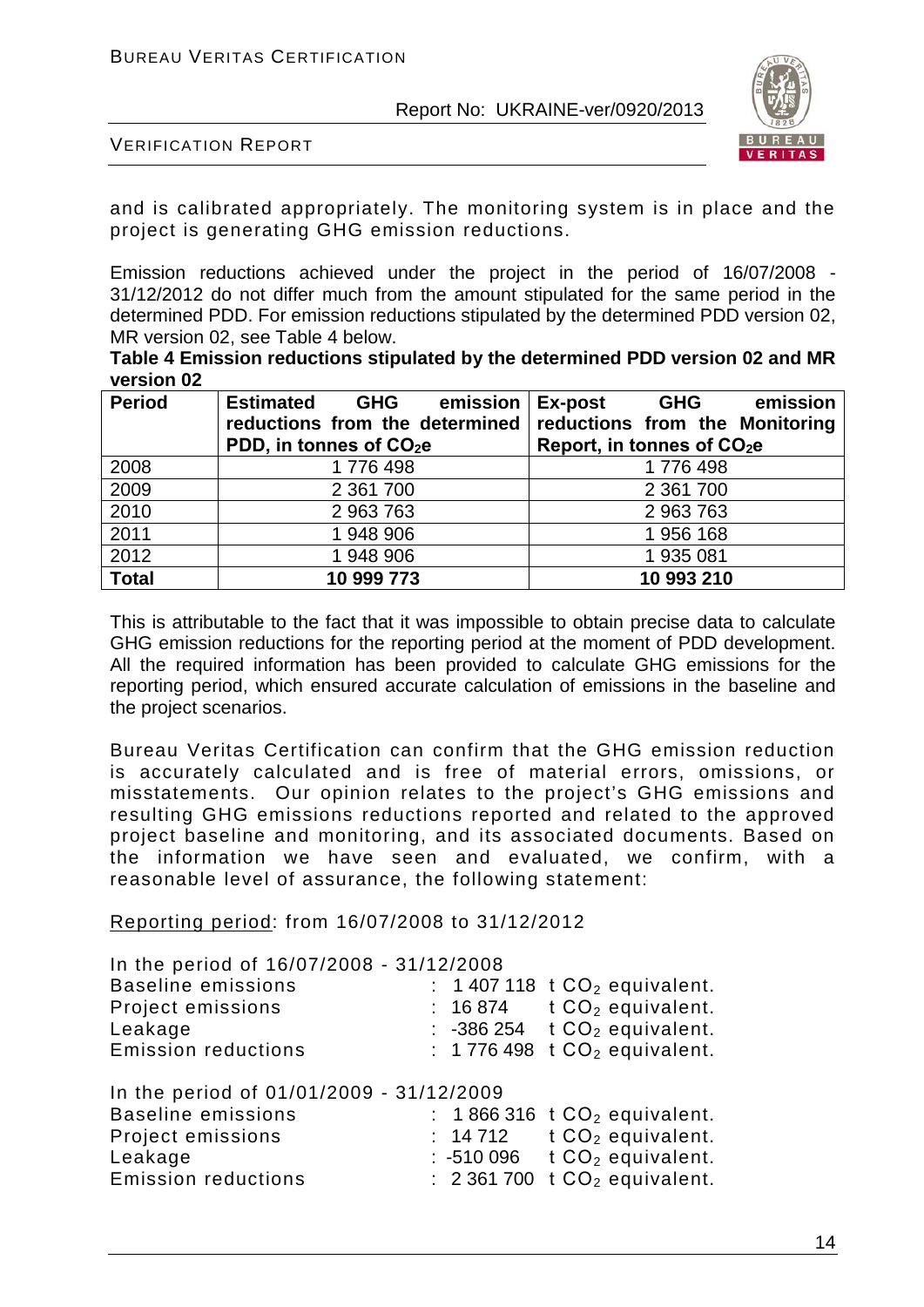

| In the period of 01/01/2010 - 31/12/2010<br><b>Baseline emissions</b><br>Project emissions<br>Leakage<br><b>Emission reductions</b> | :~2~333~910<br>t $CO2$ equivalent.<br>t $CO2$ equivalent.<br>:16 489<br>t $CO2$ equivalent.<br>:-646 342<br>t $CO2$ equivalent.<br>: 2963763                         |
|-------------------------------------------------------------------------------------------------------------------------------------|----------------------------------------------------------------------------------------------------------------------------------------------------------------------|
| In the period of 01/01/2011 - 31/12/2011<br><b>Baseline emissions</b><br>Project emissions<br>Leakage<br><b>Emission reductions</b> | : 1544251<br>$tCO2$ equivalent.<br>t $CO2$ equivalent.<br>:13 466<br>t $CO2$ equivalent.<br>:-425 383<br>t $CO2$ equivalent.<br>1956 168                             |
| In the period of 01/01/2012 - 31/12/2012<br><b>Baseline emissions</b><br>Project emissions<br>Leakage<br><b>Emission reductions</b> | 1526 993 $tCO2$ equivalent.<br>t $CO2$ equivalent.<br>12 541<br>t $CO2$ equivalent.<br>:-420 629<br>t $CO2$ equivalent.<br>1935081                                   |
| Total amount in the period: from 16/07/2008 to 31/12/2012                                                                           |                                                                                                                                                                      |
| <b>Baseline emissions</b><br>Project emissions<br>Leakage<br><b>Emission reductions</b>                                             | $: 8678588$ t $CO2$ equivalent.<br>74 082 $tCO2$ equivalent.<br>t.<br>-2 388 704 $t$ CO <sub>2</sub> equivalent.<br>t.<br>10 993 210 $t$ CO <sub>2</sub> equivalent. |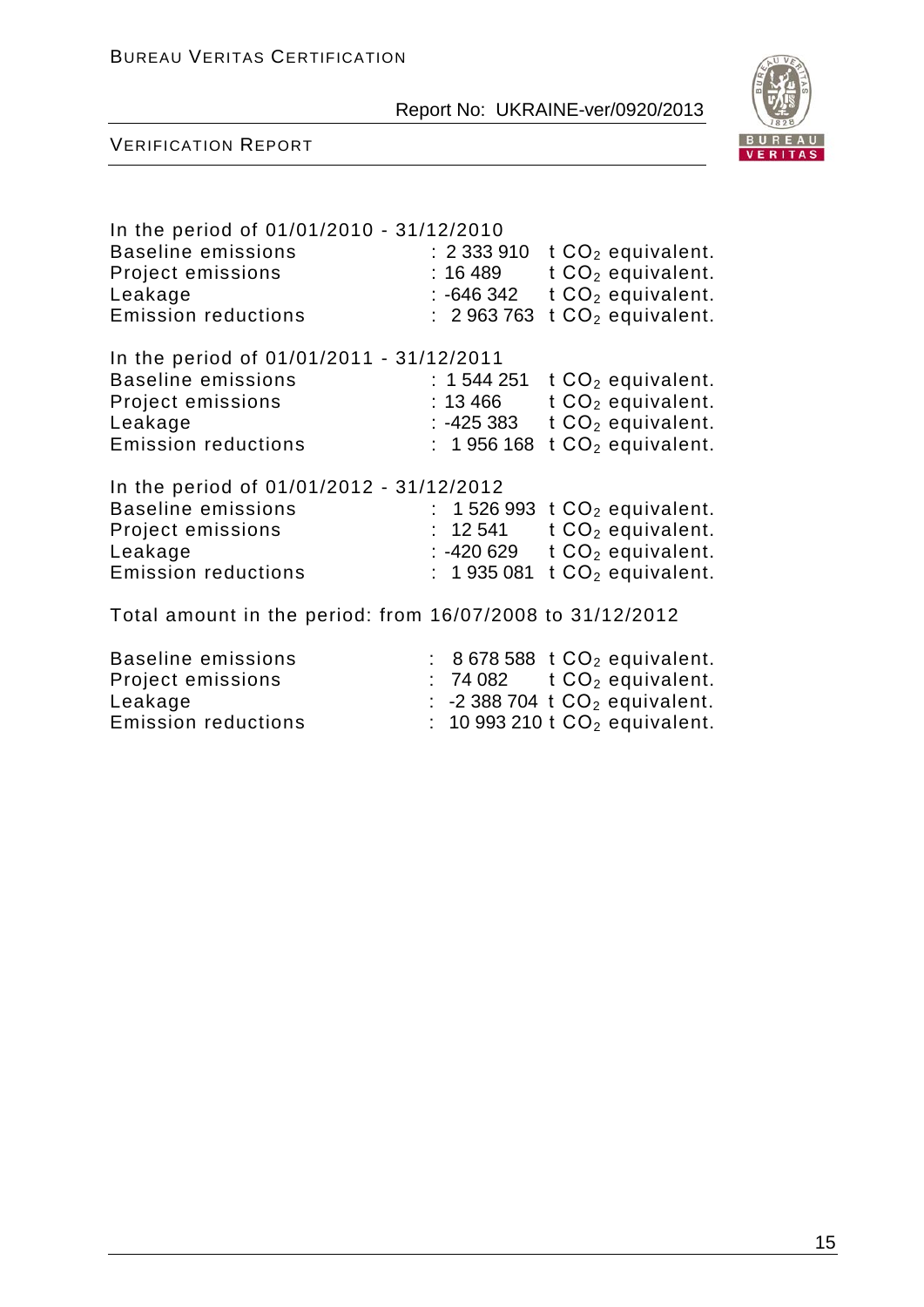

VERIFICATION REPORT

# **5 REFERENCES**

#### **Category 1 Documents:**

Documents provided by project participants that relate directly to the GHG components of the project.

| /1/            | Monitoring Report of JI project "Reduction of greenhouse gas emissions<br>by stabilization and demolition of Ltd. "PROMINVEST-EKOLOHIIA" waste<br>heaps located near Mykhailivka, Leninske and Yasynivskyi urban villages,<br>Luhansk region" for the period of 16/07/2008-31/12/2012, version 01<br>dated 15/01/2013                                                         |
|----------------|-------------------------------------------------------------------------------------------------------------------------------------------------------------------------------------------------------------------------------------------------------------------------------------------------------------------------------------------------------------------------------|
| $\frac{12}{1}$ | Monitoring Report of JI project "Reduction of greenhouse gas emissions<br>by stabilization and demolition of Ltd. "PROMINVEST-EKOLOHIIA" waste<br>heaps located near Mykhailivka, Leninske and Yasynivskyi urban villages,<br>Luhansk region" for the period of 16/07/2008-31/12/2012, version 02<br>dated 27/02/2013                                                         |
| /3/            | Annex 1: Calculation of GHG emission reductions (Excel file)                                                                                                                                                                                                                                                                                                                  |
| /4/            | Annex 2: Definition of key notions and abbreviations                                                                                                                                                                                                                                                                                                                          |
| /5/            | PDD "Reduction of greenhouse gas emissions by stabilization and demolition<br>of Ltd. "PROMINVEST-EKOLOHIIA" waste heaps located near Mykhailivka,<br>Leninske and Yasynivskyi urban villages, Luhansk region", version 02 dated<br>04/12/2012                                                                                                                                |
| /6/            | Bureau Veritas Certification Holding SAS Determination Report No.<br>UKRAINE-DET/0835/2012 "Reduction of greenhouse gas emissions by<br>stabilization and demolition of Ltd. "PROMINVEST-EKOLOHIIA" waste heaps<br>located near Mykhailivka, Leninske and Yasynivskyi urban villages, Luhansk<br>region", version 02 dated 05/12/2012                                         |
| 7              | Letter of Approval for the JI project "Reduction of greenhouse gas<br>emissions by stabilization and demolition of Ltd. "PROMINVEST-EKOLOHIIA"<br>waste heaps located near Mykhailivka, Leninske and Yasynivskyi urban<br>region" No. 3870/23/7 issued<br>villages, Luhansk<br>by the<br><b>State</b><br>Environmental Investment Agency of Ukraine dated 19/12/2012.         |
| /8/            | Letter of Approval of the project under article 6 of the Kyoto<br>Protocol (JI) "Reduction of greenhouse gas emissions by stabilization and<br>demolition of Ltd. "PROMINVEST-EKOLOHIIA" waste heaps located near<br>Mykhailivka, Leninske and Yasynivskyi urban villages, Luhansk region" No.<br>12-1/10813-2-2, issued by the Government of<br>Estonia<br>on<br>18/12/2012. |

#### **Category 2 Documents:**

Background documents related to the design and/or methodologies employed in the design or other reference documents.

| $1/1/$   Passport of waste heap No.9 of Ltd. "Prominvest-Ekolohiia" |
|---------------------------------------------------------------------|
| /2/ Passport of waste heap No. 17 of Ltd. "Prominvest-Ekolohiia"    |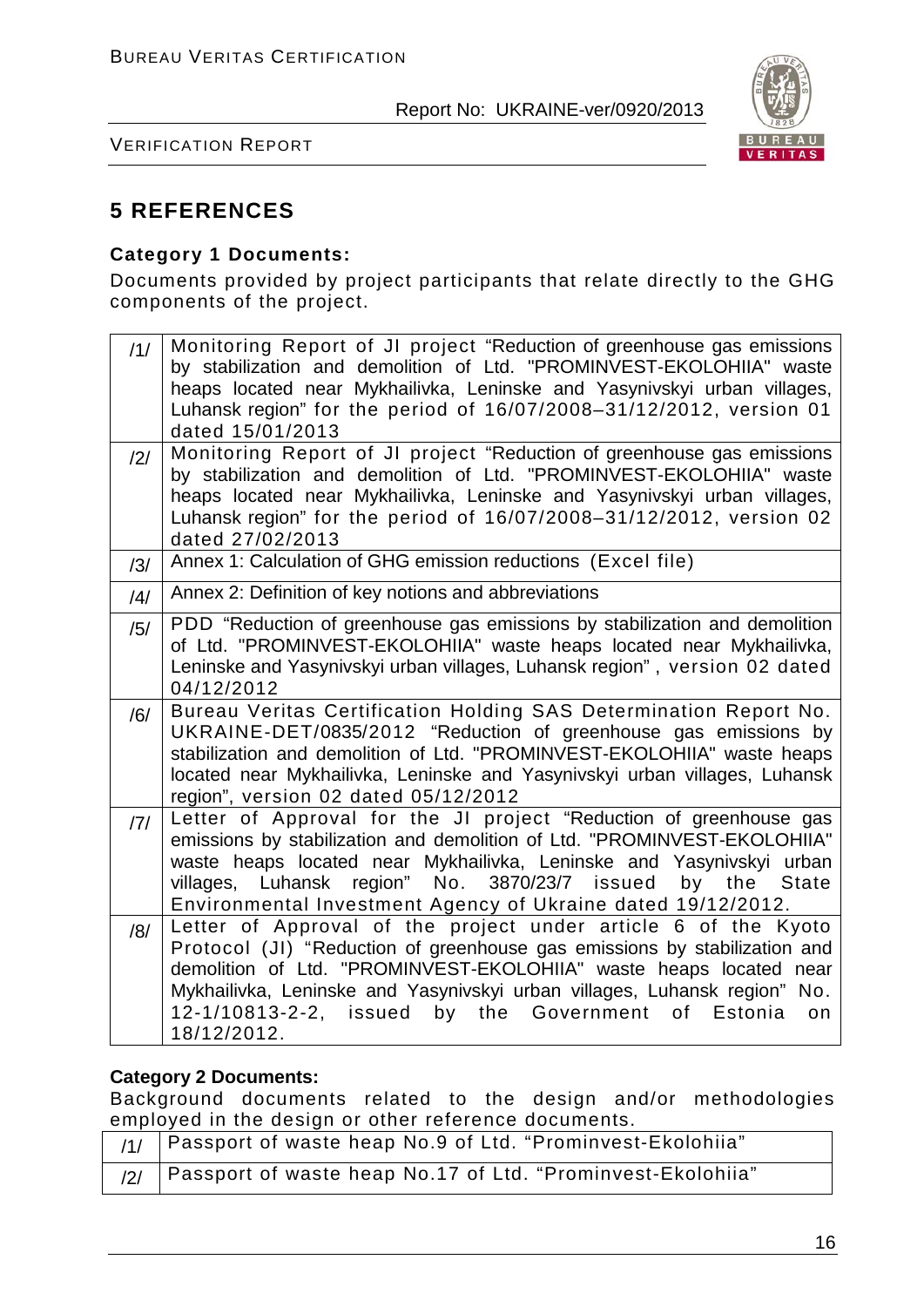

#### VERIFICATION REPORT

| /3/            | Passport of waste heap No.20 of Ltd. "Prominvest-Ekolohiia"                             |
|----------------|-----------------------------------------------------------------------------------------|
| $\frac{14}{1}$ | Passport of waste heap No.22 of Ltd. "Prominvest-Ekolohiia"                             |
| /5/            | Passport of waste heap No.23 of Ltd. "Prominvest-Ekolohiia"                             |
| /6/            | Passport of waste heap No.30 of Ltd. "Prominvest-Ekolohiia"                             |
| 7              | Passport of waste heap No.31-32 of Ltd. "Prominvest-Ekolohiia"                          |
| /8/            | Passport of waste heap No.35 of Ltd. "Prominvest-Ekolohiia"                             |
| /9/            | Passport of waste heap No.42 of Ltd. "Prominvest-Ekolohiia"                             |
| /10/           | Passport of waste heap No.174 of Ltd. "Prominvest-Ekolohiia"                            |
| /11/           | Passport of waste heap No.178 of Ltd. "Prominvest-Ekolohiia"                            |
| /12/           | Metering Device Calibration Certificate (Automobile scales VTA-60), dated<br>13/09/2008 |
| /13/           | Metering Device Calibration Certificate (Automobile scales VTA-60), dated<br>09/09/2009 |
| /14/           | Metering Device Calibration Certificate (Automobile scales VTA-60), dated<br>14/09/2010 |
| /15/           | Metering Device Calibration Certificate (Automobile scales VTA-60), dated<br>12/09/2011 |
| /16/           | Metering Device Calibration Certificate (Automobile scales VTA-60), dated<br>14/09/2012 |

#### **Persons interviewed:**

List of persons interviewed during the verification or persons that contributed with other information that are not included in the documents listed above.

|     | <b>Name</b>    | Organisation                    | <b>Title</b>                |
|-----|----------------|---------------------------------|-----------------------------|
| /1/ | Yu.V. Shentsev | Ltd. "Prominvest-<br>Ekolohiia" | <b>Deputy Director</b>      |
| /2/ | A.V. Melnyk    | Ltd. "Prominvest-<br>Ekolohiia" | <b>Financial Director</b>   |
| /3/ | Yu.A. Potapov  | Ltd. "Prominvest-<br>Ekolohiia" | <b>Chief Engineer</b>       |
| /4/ | N.H. Chyzhov   | Ltd. "Prominvest-<br>Ekolohiia" | <b>Chief Accountant</b>     |
| /5/ | S.A. Chypilin  | Ltd. "Prominvest-<br>Ekolohiia" | <b>Chief Power Engineer</b> |
| /6/ | E.N. Stetsenko | Ltd. "Prominvest-<br>Ekolohiia" | <b>Chief Economist</b>      |
| /7/ | V.H. Prykhodko | Ltd. "Prominvest-<br>Ekolohiia" | Geologist                   |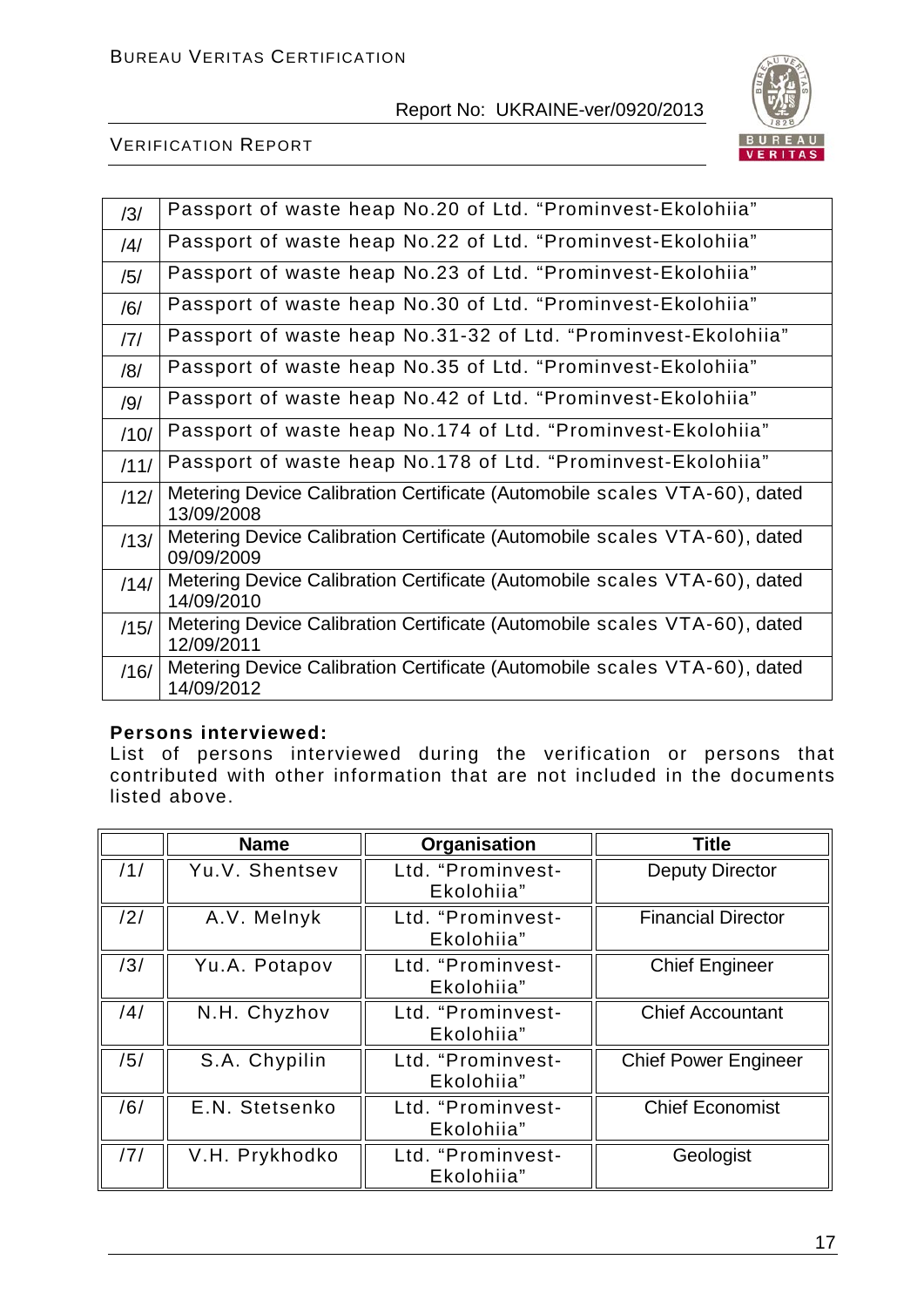

| 8/  | H.M. Babyk    | Ltd. "Prominvest-<br>Ekolohiia" | Markscheider                                                      |
|-----|---------------|---------------------------------|-------------------------------------------------------------------|
| '9/ | S.Repinetskyi | "CEP" LLC                       | <b>CEP CARBON</b><br><b>EMISSIONS PARTNERS</b><br>S.A. Consultant |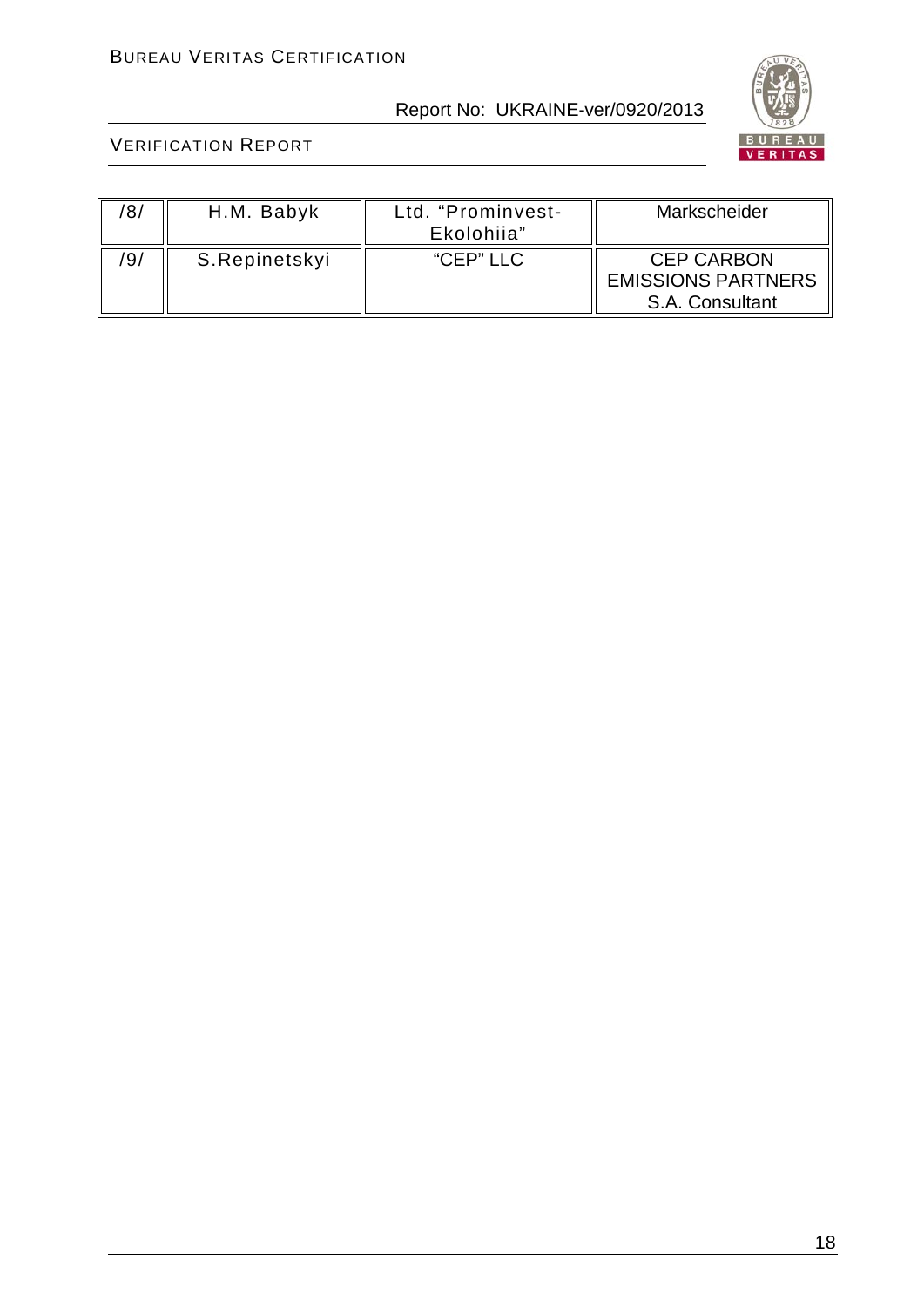

#### VERIFICATION REPORT

# APPENDIX A: COMPANY PROJECT VERIFICATION PROTOCOL

#### **BUREAU VERITAS CERTIFICATION HOLDING SAS**

#### **VERIFICATION PROTOCOL**

#### **Check list for verification, according to the JOINT IMPLEMENTATION DETERMINATION AND VERIFICATION MANUAL (Version 01)**

| <b>DVM</b>                    | <b>Check Item</b>                                                                                                                                                                                                                                                                   | <b>Initial finding</b>                                                                                                                                                                                                                                                                                                                                                                                                                                                 | <b>Draft Conclusion</b> |                         |
|-------------------------------|-------------------------------------------------------------------------------------------------------------------------------------------------------------------------------------------------------------------------------------------------------------------------------------|------------------------------------------------------------------------------------------------------------------------------------------------------------------------------------------------------------------------------------------------------------------------------------------------------------------------------------------------------------------------------------------------------------------------------------------------------------------------|-------------------------|-------------------------|
| <b>Paragraph</b>              |                                                                                                                                                                                                                                                                                     |                                                                                                                                                                                                                                                                                                                                                                                                                                                                        |                         | <b>Final Conclusion</b> |
|                               | <b>Project approvals by Parties involved</b>                                                                                                                                                                                                                                        |                                                                                                                                                                                                                                                                                                                                                                                                                                                                        |                         |                         |
| 90                            | Has the DFPs of at least one Party<br>involved, other than the host Party,<br>issued a written project approval when  <br>submitting the first verification report to<br>the secretariat for publication in<br>accordance with paragraph 38 of the JI<br>guidelines, at the latest? | The project was approved by both Host Party<br>(Ukraine) and another Party involved<br>(Estonia). Written approvals for the project<br>were issued by the National Coordinating<br>Entities of the Parties involved. Both Letters of<br>Approval were available as of the start of the<br>first project verification.<br><b>CAR 01.</b> The title of the body that issued the<br>Letter of Approval from the Ukrainian side is<br>incorrect in Section A.2. of the MR. | <b>CAR 01</b>           | <b>OK</b>               |
| 91                            | Are all the written project approvals by<br>Parties involved unconditional?                                                                                                                                                                                                         | All the written project approvals by Parties<br>involved are unconditional.                                                                                                                                                                                                                                                                                                                                                                                            | OK                      | OK                      |
| <b>Project implementation</b> |                                                                                                                                                                                                                                                                                     |                                                                                                                                                                                                                                                                                                                                                                                                                                                                        |                         |                         |
| 92                            | Has the project been implemented in<br>accordance with the PDD regarding<br>determination has been<br>which the<br>deemed final and is so listed on the $\vert$ so listed on the UNFCCC JI website.                                                                                 | The project has been<br>implemented in<br>accordance with the PDD regarding which the<br>determination has been deemed final and is                                                                                                                                                                                                                                                                                                                                    | <b>CAR 02</b>           | OK                      |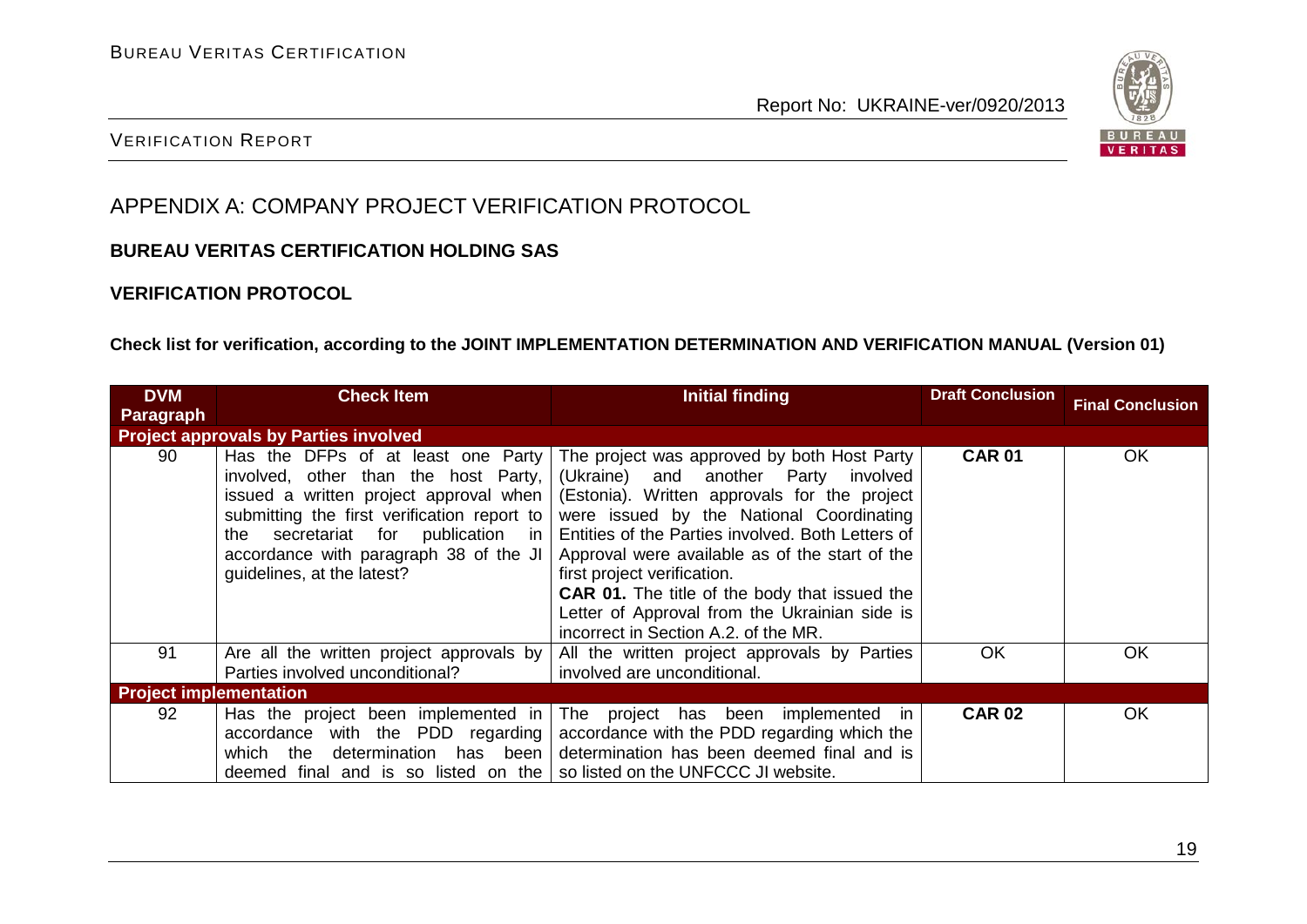

| <b>DVM</b>       | <b>Check Item</b>                                                                                                                                                                                                                                                                                                                                                        | <b>Initial finding</b>                                                                                                                                                                                                                                                                                                                                                                                                                                                                                 | <b>Draft Conclusion</b> | <b>Final Conclusion</b> |
|------------------|--------------------------------------------------------------------------------------------------------------------------------------------------------------------------------------------------------------------------------------------------------------------------------------------------------------------------------------------------------------------------|--------------------------------------------------------------------------------------------------------------------------------------------------------------------------------------------------------------------------------------------------------------------------------------------------------------------------------------------------------------------------------------------------------------------------------------------------------------------------------------------------------|-------------------------|-------------------------|
| <b>Paragraph</b> | <b>UNFCCC JI website?</b>                                                                                                                                                                                                                                                                                                                                                | CAR 02. In Section A.7. of the MR please<br>specify GHG<br>emission reductions<br>in.<br>accordance with the determined PDD in the<br>period of 01/01/2012-31/12/2012.                                                                                                                                                                                                                                                                                                                                 |                         |                         |
| 93               | What is the status of operation of the<br>project during the monitoring period?                                                                                                                                                                                                                                                                                          | Implementation of project activities according<br>to the schedule included into the determined<br>PDD version 02.<br><b>CAR 03.</b> Please provide information on project<br>implementation schedule in Section A.6. of the<br>MR.                                                                                                                                                                                                                                                                     | <b>CAR 03</b>           | OK                      |
|                  | <b>Compliance with monitoring plan</b>                                                                                                                                                                                                                                                                                                                                   |                                                                                                                                                                                                                                                                                                                                                                                                                                                                                                        |                         |                         |
| 94               | Did the monitoring occur in accordance<br>with the monitoring plan included in the<br>PDD regarding which the determination<br>has been deemed final and is so listed<br>on the UNFCCC JI website?                                                                                                                                                                       | The monitoring occurred in accordance with<br>the monitoring plan included in the PDD<br>regarding which the determination has been<br>deemed final and is so listed on the UNFCCC<br>JI website.                                                                                                                                                                                                                                                                                                      | <b>OK</b>               | OK                      |
| 95(a)            | For calculating the emission reductions<br>or enhancements of net removals, were<br>key factors, e.g. those listed in 23 (b) (i)-<br>(vii) above, influencing the baseline<br>emissions or net removals and the<br>activity level of the project and the<br>emissions or removals as well as risks<br>associated with the project taken into<br>account, as appropriate? | For calculating the estimates referred<br>to above, such key factors as the<br>Ukrainian<br>environmental<br>legislation<br>and other national legislation, as well<br>as key relevant factors such as<br>availability of funds for implementation<br>of measures envisaged by the project,<br>prices that are set by the<br>state,<br>modern technology and the ability to<br>dismantle waste heaps, influencing the<br>baseline emissions and the activity<br>level of the project and the emissions | <b>CAR 04</b>           | OK                      |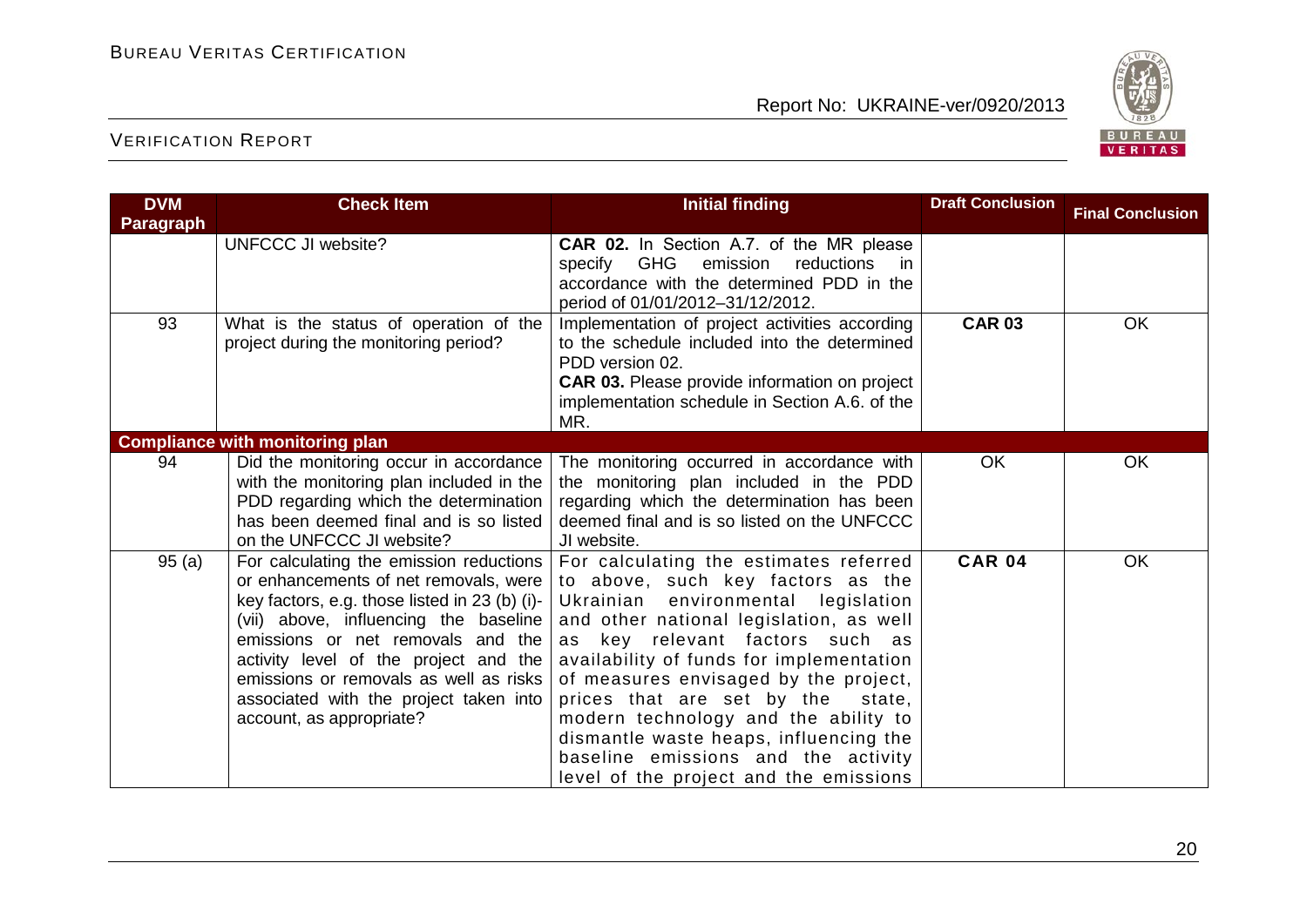

| <b>DVM</b>       | <b>Check Item</b>                                                                                                                                                                                                                                                                                     | <b>Initial finding</b>                                                                                                                                                                                                                                                                                                                                                                                                                                                                                           | <b>Draft Conclusion</b>                        | <b>Final Conclusion</b>      |
|------------------|-------------------------------------------------------------------------------------------------------------------------------------------------------------------------------------------------------------------------------------------------------------------------------------------------------|------------------------------------------------------------------------------------------------------------------------------------------------------------------------------------------------------------------------------------------------------------------------------------------------------------------------------------------------------------------------------------------------------------------------------------------------------------------------------------------------------------------|------------------------------------------------|------------------------------|
| <b>Paragraph</b> |                                                                                                                                                                                                                                                                                                       |                                                                                                                                                                                                                                                                                                                                                                                                                                                                                                                  |                                                |                              |
|                  |                                                                                                                                                                                                                                                                                                       | as well as risks associated with the<br>project were taken into account, as<br>appropriate.<br>CAR 04. Data units for parameter are<br>incorrect in Section B.2.3. of the MR.                                                                                                                                                                                                                                                                                                                                    |                                                |                              |
| 95(b)            | Are data sources used for calculating<br>emission reductions or enhancements<br>net removals clearly<br>identified,<br>of<br>reliable and transparent?                                                                                                                                                | Yes, data sources used for calculating<br>emission reductions are clearly identified,<br>reliable and transparent.<br><b>CAR 05.</b> Section A.5.2. of the MR provides<br>incorrect title of the Guidance under which the<br>JI-specific approach was chosen for emission<br>reductions monitoring.<br><b>CAR 06.</b> Please verify table numbering in the<br>MR.<br><b>CL 01.</b> Please specify in formula 4 description<br>in Section D.1. of the MR that the calculation<br>refers to the baseline scenario. | <b>CAR 05</b><br><b>CAR 06</b><br><b>CL 01</b> | <b>OK</b><br>OK<br><b>OK</b> |
| 95(c)            | Are emission factors, including default<br>emission factors, if used for calculating<br>the<br>emission<br>reductions<br>or<br>enhancements<br>of<br>net<br>removals,<br>carefully<br>balancing<br>selected<br>by<br>and<br>reasonableness, and<br>accuracy<br>appropriately justified of the choice? | Emission factors, such as<br>emission<br>factor for non-controlled methane emissions<br>during coal mining $(EF_{CH4})$ , carbon dioxide<br>emission factor for electricity generation by<br>TPPs and electricity consumption ( $EF_{CO2 EIEC}$ ),<br>were chosen through careful balancing<br>of accuracy and appropriateness and<br>properly justified their choice.                                                                                                                                           | <b>OK</b>                                      | OK                           |
| 95(d)            | Is the calculation of emission reductions<br>or enhancements of net removals based                                                                                                                                                                                                                    | The calculation of emission reductions is<br>based on conservative assumptions and the                                                                                                                                                                                                                                                                                                                                                                                                                           | OK                                             | OK                           |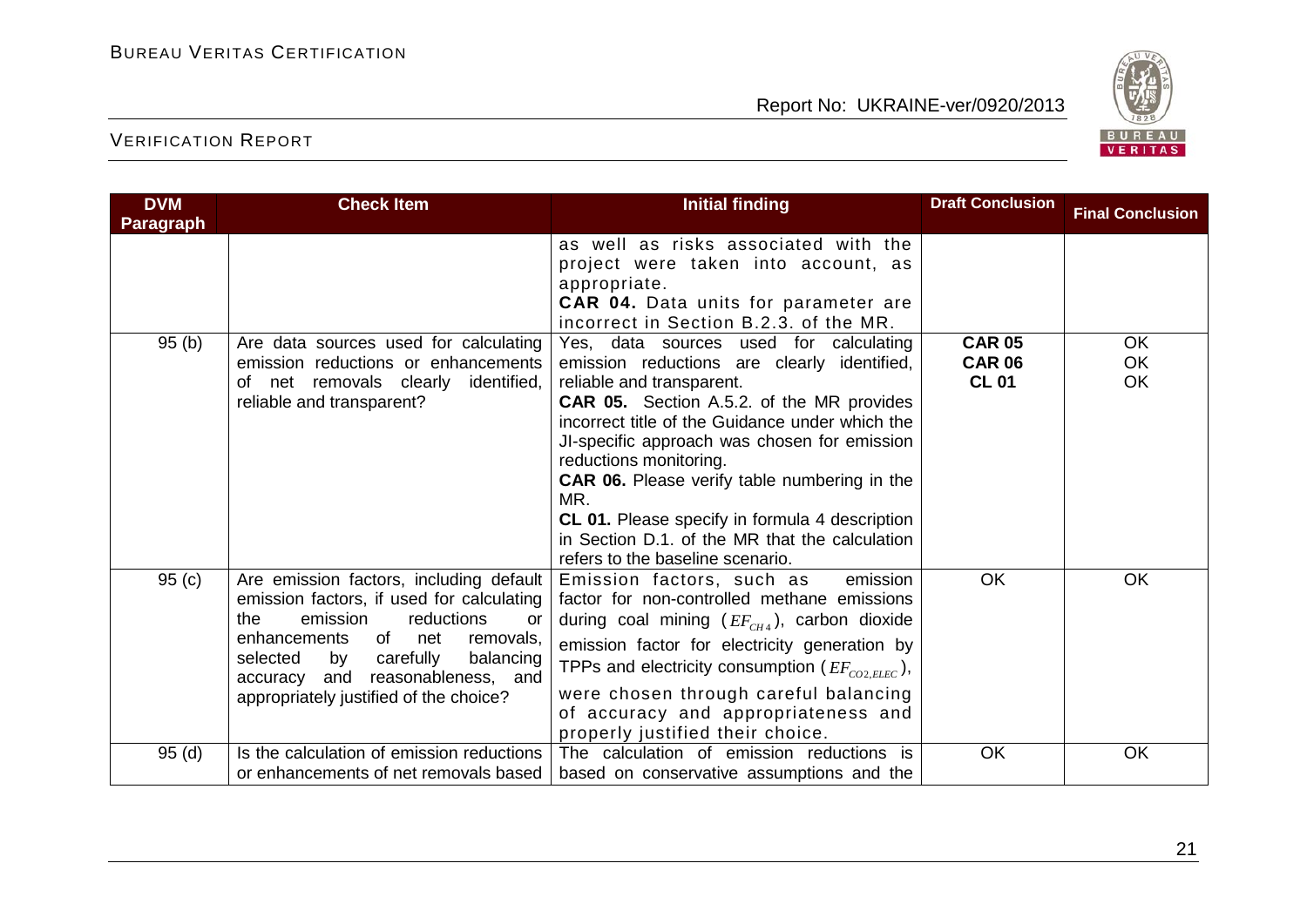

| <b>DVM</b>       | <b>Check Item</b>                                                                                                                                                                                                                                                                                                                | <b>Initial finding</b>                               | <b>Draft Conclusion</b> | <b>Final Conclusion</b> |
|------------------|----------------------------------------------------------------------------------------------------------------------------------------------------------------------------------------------------------------------------------------------------------------------------------------------------------------------------------|------------------------------------------------------|-------------------------|-------------------------|
| <b>Paragraph</b> |                                                                                                                                                                                                                                                                                                                                  |                                                      |                         |                         |
|                  | on conservative assumptions and the<br>plausible scenarios in a<br>most<br>transparent manner?                                                                                                                                                                                                                                   | most plausible scenarios in a transparent<br>manner. |                         |                         |
|                  | Applicable to JI SSC projects only                                                                                                                                                                                                                                                                                               |                                                      |                         |                         |
| 96               | Is the relevant threshold to be classified<br>as JI SSC project not exceeded during<br>the monitoring period on an annual<br>average basis?<br>If the threshold is exceeded, is the<br>maximum emission reduction level<br>estimated in the PDD for the JI SSC<br>project or the bundle for the monitoring<br>period determined? | N/a                                                  | N/a                     | N/a                     |
|                  | Applicable to bundled JI SSC projects only                                                                                                                                                                                                                                                                                       |                                                      |                         |                         |
| 97 (a)           | Has the composition of the bundle not<br>changed from that is stated in F-JI-<br><b>SSCBUNDLE?</b>                                                                                                                                                                                                                               | N/a                                                  | N/a                     | N/a                     |
| 97(b)            | If the determination was conducted on<br>the basis of an overall monitoring plan,<br>have the project participants submitted<br>a common monitoring report?                                                                                                                                                                      | N/a                                                  | N/a                     | N/a                     |
| 98               | If the monitoring is based on a<br>monitoring<br>plan that provides for<br>overlapping monitoring periods, are the<br>monitoring periods per component of<br>the project clearly specified in the<br>monitoring report?<br>Do the monitoring periods not overlap                                                                 | N/a                                                  | N/a                     | N/a                     |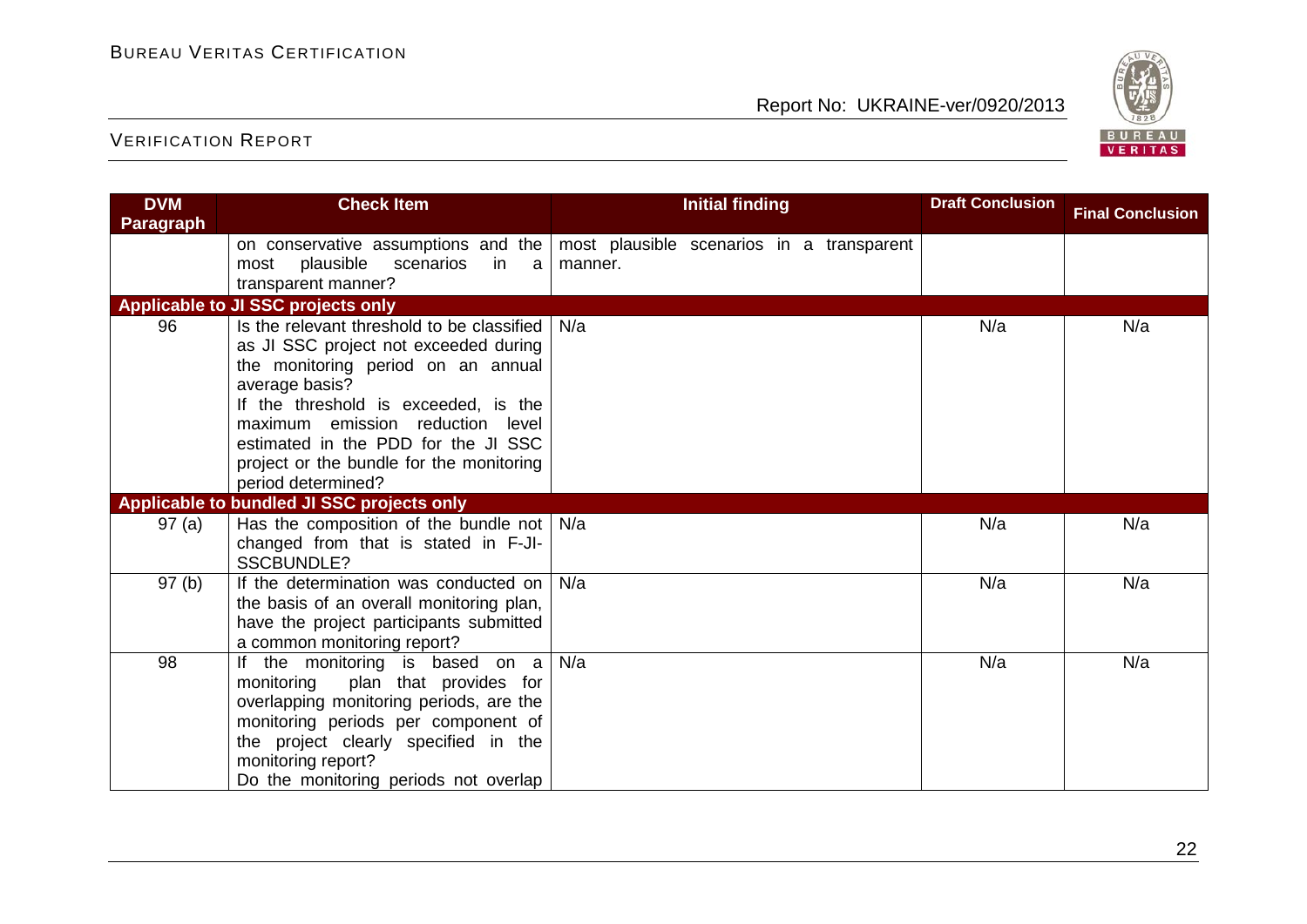

| <b>DVM</b>                         | <b>Check Item</b>                                                    | <b>Initial finding</b>                                         | <b>Draft Conclusion</b> | <b>Final Conclusion</b> |
|------------------------------------|----------------------------------------------------------------------|----------------------------------------------------------------|-------------------------|-------------------------|
| Paragraph                          |                                                                      |                                                                |                         |                         |
|                                    | with those for which verifications were                              |                                                                |                         |                         |
|                                    | already deemed final in the past?                                    |                                                                |                         |                         |
| <b>Revision of monitoring plan</b> |                                                                      |                                                                |                         |                         |
|                                    | Applicable only if monitoring plan is revised by project participant |                                                                |                         |                         |
| 99(a)                              | Did the project participants provide an $\vert$                      | N/a                                                            | N/a                     | N/a                     |
|                                    | appropriate justification for the proposed                           |                                                                |                         |                         |
|                                    | revision?                                                            |                                                                |                         |                         |
| 99(b)                              | Does the proposed revision improve the                               | N/a                                                            | N/a                     | N/a                     |
|                                    | and/or<br>applicability<br>accuracy<br>of                            |                                                                |                         |                         |
|                                    | information collected compared to the                                |                                                                |                         |                         |
|                                    | original<br>monitoring<br>plan<br>without                            |                                                                |                         |                         |
|                                    | changing conformity with the relevant                                |                                                                |                         |                         |
|                                    | rules<br>regulations<br>for<br>and<br>the                            |                                                                |                         |                         |
|                                    | establishment of monitoring plans?                                   |                                                                |                         |                         |
| Data management                    |                                                                      |                                                                |                         |                         |
| 101 $(a)$                          | Is the implementation of data collection                             | Yes, the implementation of data collection                     | <b>OK</b>               | OK                      |
|                                    | procedures in accordance with the                                    | procedures is in accordance<br>with the                        |                         |                         |
|                                    | monitoring plan, including the quality                               | monitoring plan, including the quality control                 |                         |                         |
|                                    | control<br>and<br>quality<br>assurance                               | and quality assurance procedures.                              |                         |                         |
|                                    | procedures?                                                          |                                                                |                         |                         |
| 101(b)                             | $\overline{of}$<br>the<br>monitoring<br>Is the function              | According to current legislation "On                           | <b>OK</b>               | OK                      |
|                                    | calibration<br>equipment, including<br>its                           | metrology and metrological activity",                          |                         |                         |
|                                    | status, is in order?                                                 | all metering equipment in Ukraine                              |                         |                         |
|                                    |                                                                      | must meet the specified requirements                           |                         |                         |
|                                    |                                                                      | of relevant standards and is subject to                        |                         |                         |
|                                    |                                                                      | check.<br>Interval<br>periodic<br>0f                           |                         |                         |
|                                    |                                                                      | calibration/verification for truck scales is<br>$\overline{1}$ |                         |                         |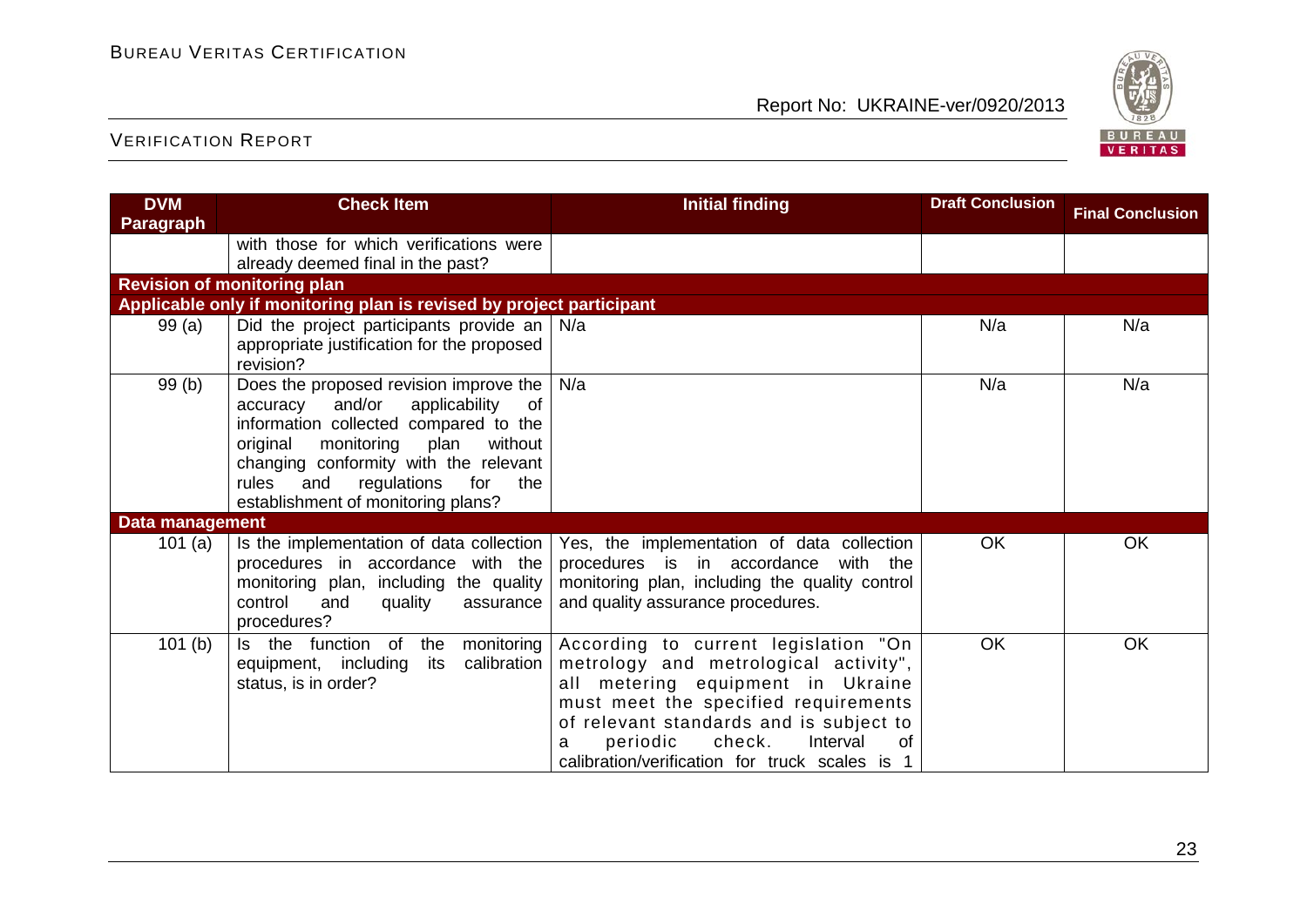

| <b>DVM</b>       | <b>Check Item</b>                                                                                                           | <b>Initial finding</b>                                                                                                                                                                                                                                                                                                                                                                                                                                                                                                                                                                        | <b>Draft Conclusion</b> | <b>Final Conclusion</b> |
|------------------|-----------------------------------------------------------------------------------------------------------------------------|-----------------------------------------------------------------------------------------------------------------------------------------------------------------------------------------------------------------------------------------------------------------------------------------------------------------------------------------------------------------------------------------------------------------------------------------------------------------------------------------------------------------------------------------------------------------------------------------------|-------------------------|-------------------------|
| <b>Paragraph</b> |                                                                                                                             |                                                                                                                                                                                                                                                                                                                                                                                                                                                                                                                                                                                               |                         |                         |
|                  |                                                                                                                             | year.                                                                                                                                                                                                                                                                                                                                                                                                                                                                                                                                                                                         |                         |                         |
| 101 (c)          | Are the evidence and records used for<br>the monitoring maintained in a traceable<br>manner?                                | Organizational and management structure of<br>project owner, Ltd. "Prominvest-Ekolohiia", is<br>used for data collection for approved<br>monitoring plan. Company administration<br>headed by the director of the company, Borys<br>Filipov, is responsible for performance of<br>monitoring, data collection, registration,<br>visualization, storage and reporting of data<br>that were monitored, and periodic inspection<br>of measuring instruments. The structure of<br>collection<br>and<br>processing<br>data<br><b>is</b><br>demonstrated by the chart in Section C.1. of<br>the MR. | OK                      | OK                      |
| $101$ (d)        | Is the data collection and management<br>system for the project in accordance<br>with the monitoring plan?                  | The data collection and management system<br>for the project is in accordance with the<br>monitoring plan. The verification team confirms<br>effectiveness of the existing management and<br>operational systems and found them eligible<br>for reliable project monitoring.                                                                                                                                                                                                                                                                                                                  | OK                      | OK                      |
|                  | Verification regarding programs of activities (additional elements for assessment)                                          |                                                                                                                                                                                                                                                                                                                                                                                                                                                                                                                                                                                               |                         |                         |
| 102              | Is any JPA that has not been added to<br>the JI PoA not verified?                                                           | N/a                                                                                                                                                                                                                                                                                                                                                                                                                                                                                                                                                                                           | N/a                     | N/a                     |
| 103              | Is the verification based on the monitoring<br>reports of all JPAs to be verified?                                          | N/a                                                                                                                                                                                                                                                                                                                                                                                                                                                                                                                                                                                           | N/a                     | N/a                     |
| 103              | Does the verification ensure the accuracy<br>and conservativeness of the emission<br>reductions or enhancements of removals | N/a                                                                                                                                                                                                                                                                                                                                                                                                                                                                                                                                                                                           | N/a                     | N/a                     |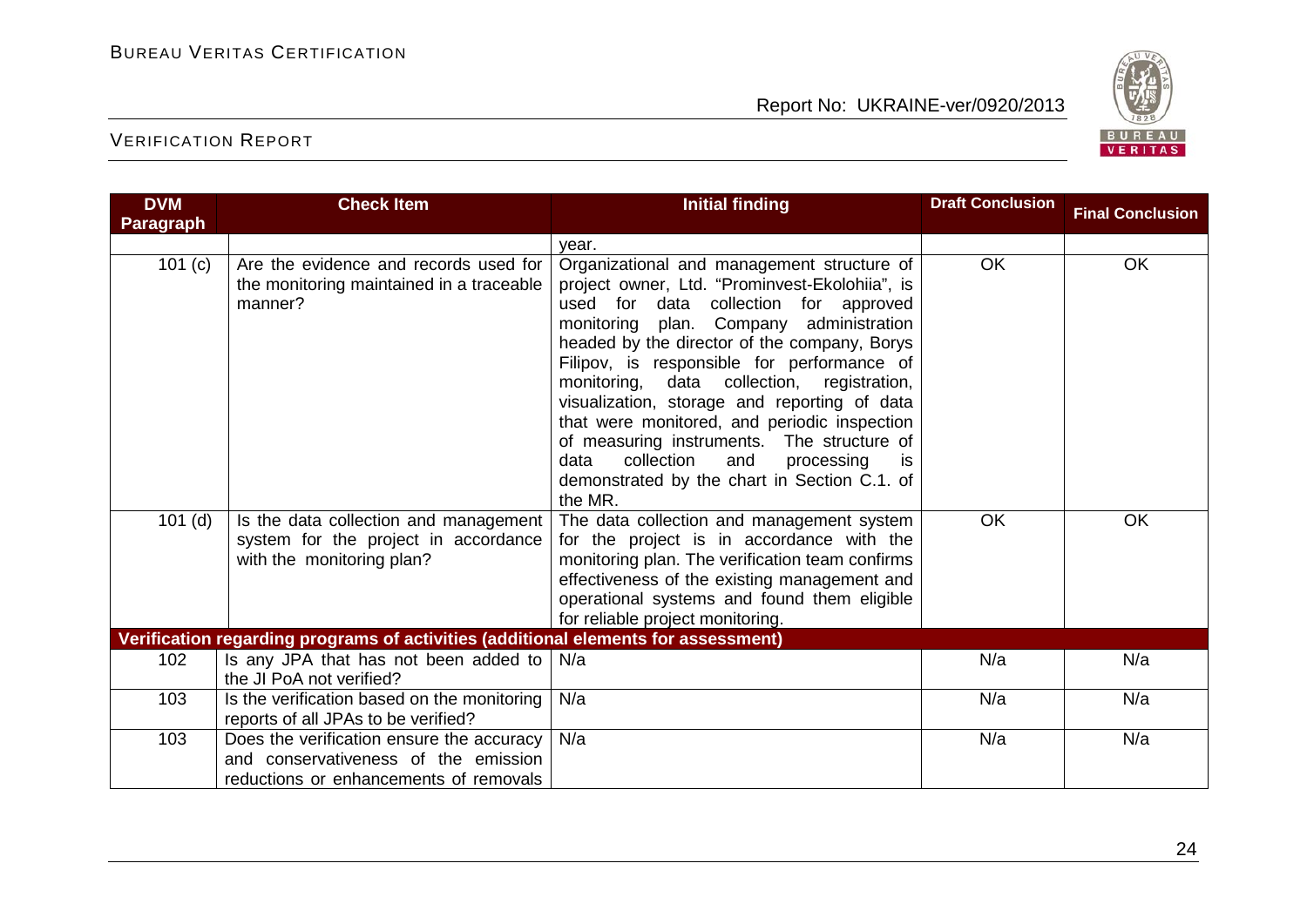

| <b>DVM</b>       | <b>Check Item</b>                                                                                                                                                                                                                                                                                                                                                                                                                                                                                                                                                                                                                                                                                                                                                              | <b>Initial finding</b> | <b>Draft Conclusion</b> | <b>Final Conclusion</b> |
|------------------|--------------------------------------------------------------------------------------------------------------------------------------------------------------------------------------------------------------------------------------------------------------------------------------------------------------------------------------------------------------------------------------------------------------------------------------------------------------------------------------------------------------------------------------------------------------------------------------------------------------------------------------------------------------------------------------------------------------------------------------------------------------------------------|------------------------|-------------------------|-------------------------|
| <b>Paragraph</b> |                                                                                                                                                                                                                                                                                                                                                                                                                                                                                                                                                                                                                                                                                                                                                                                |                        |                         |                         |
|                  | generated by each JPA?                                                                                                                                                                                                                                                                                                                                                                                                                                                                                                                                                                                                                                                                                                                                                         |                        |                         |                         |
| 104              | Does the monitoring period not overlap<br>with previous monitoring periods?                                                                                                                                                                                                                                                                                                                                                                                                                                                                                                                                                                                                                                                                                                    | N/a                    | N/a                     | N/a                     |
| 105              | If the AIE learns of an erroneously<br>included JPA, has the AIE informed the<br>JISC of its findings in writing?                                                                                                                                                                                                                                                                                                                                                                                                                                                                                                                                                                                                                                                              | N/a                    | N/a                     | N/a                     |
|                  | Applicable to sample-based approach only                                                                                                                                                                                                                                                                                                                                                                                                                                                                                                                                                                                                                                                                                                                                       |                        |                         |                         |
| 106              | Does the sampling plan prepared by the<br>AIE:<br>(a) Describe its sample selection, taking<br>into account that:<br>(i) For each verification that uses a<br>sample-based approach, the sample<br>selection<br>shall<br>be<br>sufficiently<br>representative of the JPAs in the JI PoA<br>such extrapolation to all JPAs identified<br>for that verification is reasonable, taking<br>into account differences among the<br>characteristics of JPAs, such as:<br>- The types of JPAs;<br>- The complexity of the applicable<br>technologies and/or measures used;<br>- The geographical location of each<br>JPA;<br>- The amounts of expected emission<br>reductions of the JPAs being verified;<br>- The number of JPAs for which<br>emission reductions are being verified; | N/a                    | N/a                     | N/a                     |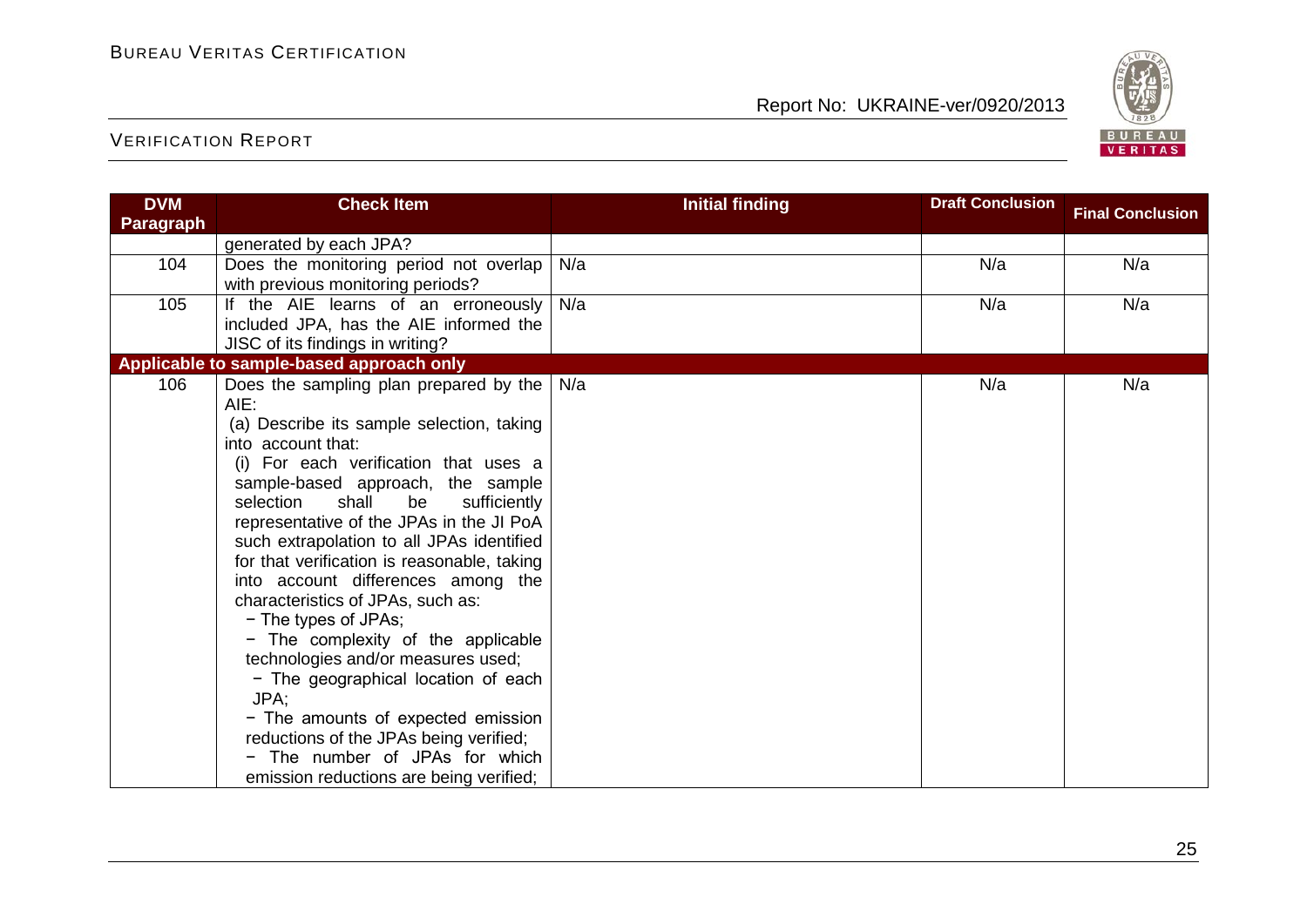

| <b>DVM</b>       | <b>Check Item</b>                                                                                                                                                                                                                                                                                                                                                                            | <b>Initial finding</b> | <b>Draft Conclusion</b> | <b>Final Conclusion</b> |
|------------------|----------------------------------------------------------------------------------------------------------------------------------------------------------------------------------------------------------------------------------------------------------------------------------------------------------------------------------------------------------------------------------------------|------------------------|-------------------------|-------------------------|
| <b>Paragraph</b> |                                                                                                                                                                                                                                                                                                                                                                                              |                        |                         |                         |
|                  | - The length of monitoring periods of<br>the JPAs being verified; and<br>The samples selected for prior<br>verifications, if any?                                                                                                                                                                                                                                                            |                        |                         |                         |
| 107              | Is the sampling plan ready for publication<br>through the secretariat along with the<br>verification report<br>and<br>supporting<br>documentation?                                                                                                                                                                                                                                           | N/a                    | N/a                     | N/a                     |
| 108              | Has the AIE made site inspections of at $  N/a  $<br>least the square root of the number of<br>total JPAs, rounded to the upper whole<br>number?<br>If the AIE makes no site inspections or<br>fewer site inspections than the square<br>root of the number of total JPAs, rounded<br>to the upper whole number, then does the<br>AIE provide a reasonable explanation and<br>justification? |                        | N/a                     | N/a                     |
| 109              | Is the sampling plan available for<br>submission to the secretariat for the<br>JISC.s ex ante assessment? (Optional)                                                                                                                                                                                                                                                                         | N/a                    | N/a                     | N/a                     |
| 110              | If the AIE learns of a fraudulently included<br>JPA, a fraudulently monitored JPA or an<br>inflated number of emission reductions<br>claimed in a JI PoA, has the AIE informed<br>the JISC of the fraud in writing?                                                                                                                                                                          | N/a                    | N/a                     | N/a                     |